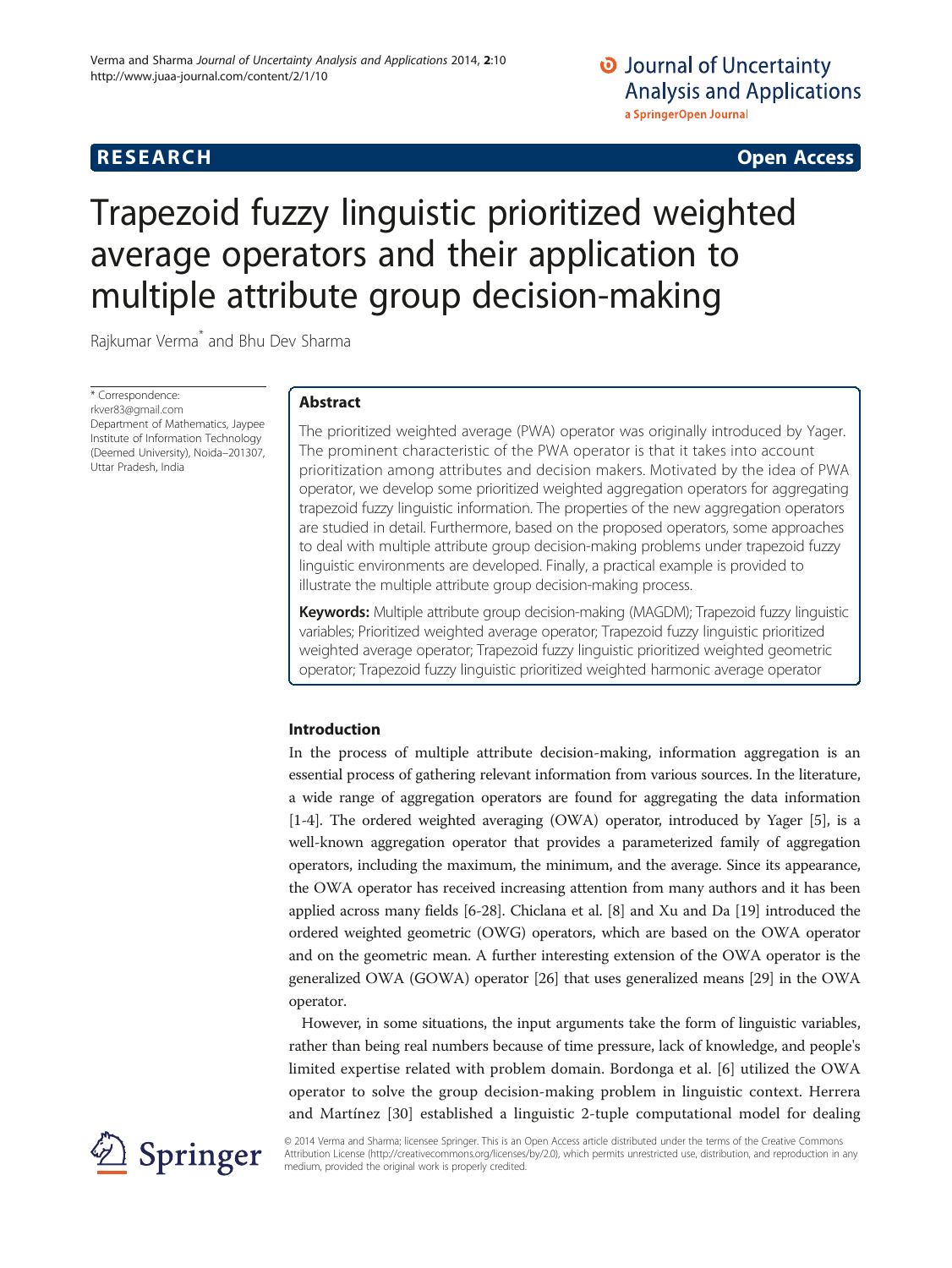with linguistic information. To aggregate uncertain linguistic information, Xu [\[31\]](#page-18-0) proposed the uncertain linguistic weighted averaging (ULWA) operator, the uncertain linguistic ordered weighted averaging (ULOWA) operator, and the uncertain linguistic hybrid averaging (ULHA) operator. Xu [[22\]](#page-17-0) introduced some uncertain linguistic geometric mean operators including the uncertain linguistic geometric mean (ULGM), the uncertain linguistic weighted geometric mean (ULWGM) operator, the uncertain linguistic ordered weighted geometric mean (ULOWGM) operator, and the induced uncertain linguistic ordered weighted geometric mean (IULOWGM) operator and developed an approach to group decision-making with uncertain multiplicative linguistic relation. Wei [\[32\]](#page-18-0) defined the uncertain linguistic hybrid geometric mean (ULHGM) and applied it to the group decision-making. Further, Xu [\[33\]](#page-18-0) proposed some aggregation operators for aggregating triangular fuzzy linguistic information such as the fuzzy linguistic averaging (FLA) operator, the fuzzy linguistic weighted averaging (FLWA) operator, the fuzzy linguistic ordered weighted averaging (FLOWA) operator, and the induced fuzzy linguistic ordered weighted averaging (IFLOWA) operator. The trapezoid fuzzy linguistic variable (TFLV), introduced by Xu [\[34\]](#page-18-0), generalizes the linguistic variable, the uncertain linguistic variable, and the triangular fuzzy linguistic variable, and research on aggregation operators under trapezoid fuzzy linguistic environment is very significant. Xu [[34](#page-18-0)] and Liang and Chen [[35](#page-18-0)] proposed the trapezoid fuzzy linguistic weighted averaging (TFLWA) operator and applied it to multiple attribute decision-making problems. Wei and Yi [\[36\]](#page-18-0) introduced the trapezoid fuzzy linguistic weighted geometric mean (TFLWGM) operator and developed an approach to group decision-making with trapezoid fuzzy linguistic information. Liu and Su [\[37](#page-18-0)] introduced the trapezoid fuzzy linguistic ordered weighted averaging (TFLOWA) operator and the trapezoid fuzzy linguistic hybrid ordered weighted averaging (TFLHOWA) operator. Further, Liu and Su [[38](#page-18-0)] developed some trapezoid fuzzy linguistic harmonic averaging operators such as the trapezoid fuzzy linguistic weighted harmonic averaging (TFLWHA) operator, the trapezoid fuzzy linguistic ordered weighted harmonic averaging (TFLOWHA) operator, and the trapezoid fuzzy linguistic hybrid harmonic averaging (TFLHHA) operator, and then studied some desirable properties of these operators. Based on the idea of Bonferroni mean [[39](#page-18-0)], Liu and Jin [\[40\]](#page-18-0) proposed some Bonferroni mean operators such as the trapezoid fuzzy linguistic Bonferroni mean (TFLBM), the trapezoid fuzzy linguistic weighted Bonferroni mean (TFLWBM), the trapezoid fuzzy linguistic Bonferroni OWA (TFLBOWA), and the trapezoid fuzzy linguistic weighted Bonferroni OWA (TFLWBOWA) for aggregating trapezoid fuzzy linguistic correlative information. Recently, on the basis of the idea of the generalized mean [\[29](#page-17-0)], Liu and Wu [\[41\]](#page-18-0) proposed some generalized trapezoid fuzzy linguistic aggregation operators and found their application in multiple attribute group decision-making.

Trapezoid fuzzy linguistic variables are very useful tools to deal with uncertain or fuzzy information. In the last couple of years, many multiple attribute group decision-making theories and methods have been proposed under trapezoid fuzzy linguistic environments with the assumption that the attributes and the decision makers are at the same priority levels. However, in the real life multiple attribute group decision-making problems, attributes and decision makers have different priority levels in general. To overcome this issue, motivated by the idea of prioritized weighted aggregation operators [[42,43\]](#page-18-0), in this paper, we propose some trapezoid fuzzy linguistic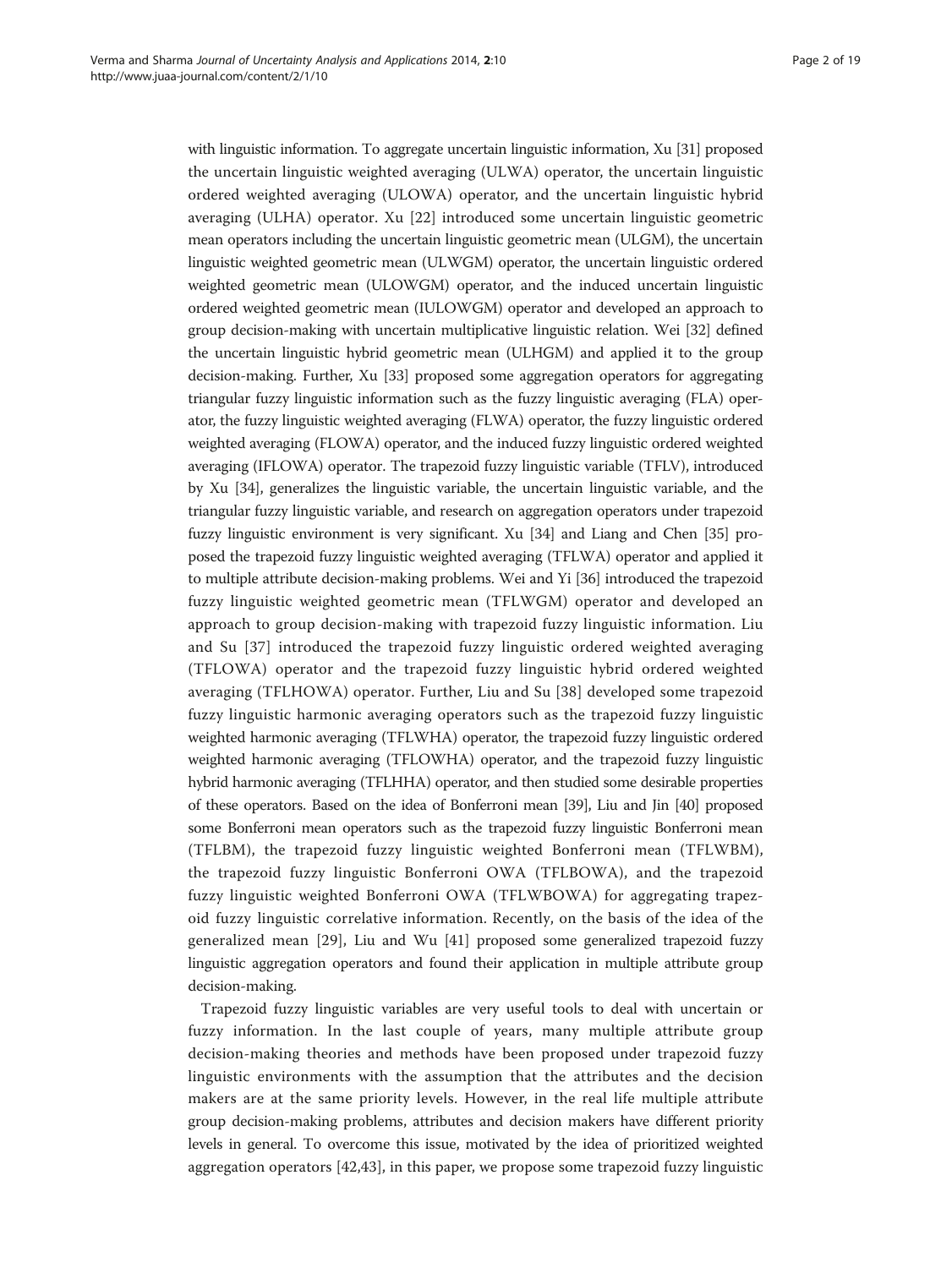prioritized weighted aggregation operators such as the trapezoid fuzzy linguistic prioritized weighted average (TFLPWA) operator, the trapezoid fuzzy linguistic prioritized weighted geometric (TLLPWG) operator, and the trapezoid fuzzy linguistic prioritized weighted harmonic (TFLPWH) operator. A prominent characteristic of these proposed operators is that they take into account the prioritization among the attributes and decision makers. Further, we have utilized these operators to develop some approaches to solve multiple attribute group decision-making problems under trapezoid fuzzy linguistic environments.

The paper is organized as follows. In the 'Preliminaries' section, some basic concepts related to trapezoid fuzzy linguistic variables and prioritized weighted average operator are briefly given. In the 'Trapezoid fuzzy linguistic prioritized weighted aggregation operators' section, we introduce some trapezoid fuzzy linguistic prioritized weighted aggregation operators: the trapezoid fuzzy linguistic prioritized weighted average (TFLPWA) operator, the trapezoid fuzzy linguistic prioritized weighted geometric (TFLPWG) operator, and the trapezoid fuzzy linguistic prioritized weighted harmonic average (TFLPWHA) operator. Some properties of proposed operators are also studied here. In the 'An approach to multiple attribute group decision-making with trapezoid fuzzy uncertain linguistic information' section, we have applied these operators to develop some decision models for solving trapezoid fuzzy linguistic multiple attribute group decision-making problems in which the attributes and decision makers are in different priority levels. In the 'Numerical example' section, a numerical example is presented to illustrate the proposed approach to multiple attribute group decision-making with trapezoid fuzzy linguistic information. Our conclusions are presented in the 'Conclusions' section.

### Preliminaries

In this section, we briefly review some basic concepts related to trapezoid fuzzy linguistic variables and prioritized weighted average operator, which will be needed in the following analysis.

Let  $S = \{s_i | i = 1, 2, \ldots, t\}$  be a discrete linguistic term set with odd cardinality. Any label,  $s_i$ , represents a possible value for a linguistic variable, and it must have the following characteristics [[31\]](#page-18-0):

(i) The set is ordered:  $s_i \geq s_i$  if  $i \geq j$ .

(ii) There is the negation operator:  $neg(s_i) = s_i$  such that  $j = t - i$ .

(iii) Max operator: max $(s_i, s_j) = s_i$  if  $s_i \geq s_i$ .

(iv) Min operator:  $\min(s_i, s_j) = s_i$  if  $s_i \leq s_j$ .

For example, S can be defined as

$$
S = \{ s_1 = \text{extremely poor}, s_2 = \text{very poor}, s_3 = \text{poor}, s_4 = \text{slightly poor}, s_5 = \text{fair}
$$
  

$$
s_6 = \text{slightly good}, s_7 = \text{good}, \ s_8 = \text{very good}, s_9 = \text{extremely good} \}.
$$

Further, we extend the discrete term set  $S$  to a continuous linguistic term set  $\bar{S} = \{s_\alpha | s_1 \le s_\alpha \le s_t, \alpha \in [1, t]\}\.$  If  $s_\alpha \in S$ , then, we call  $s_\alpha$  an original linguistic term, otherwise,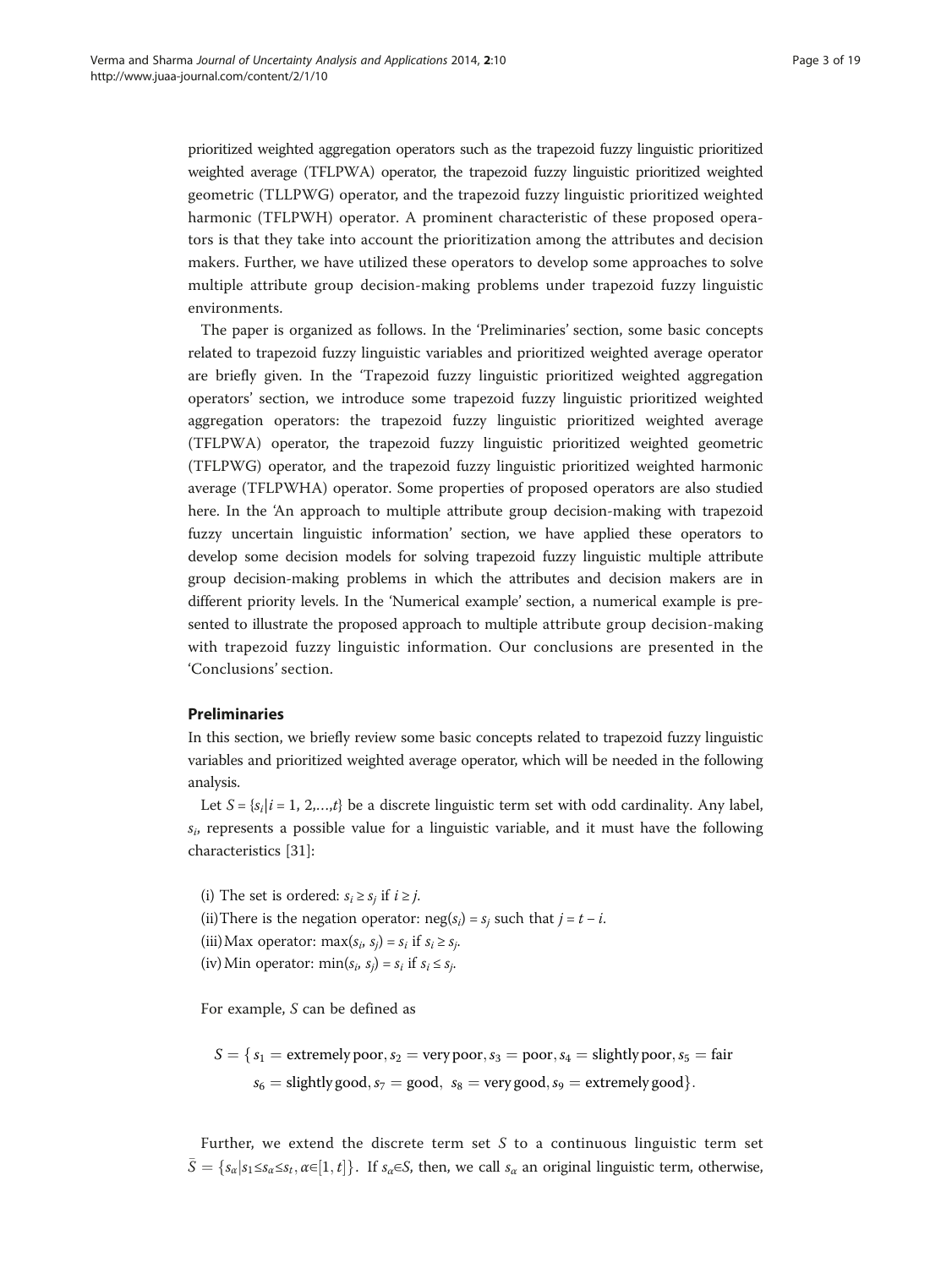we call  $s_\alpha$  the virtual linguistic term [\[22\]](#page-17-0). In general, the decision makers use the original linguistic term to evaluate alternatives, and the virtual linguistic terms can only appear in calculation [[31](#page-18-0)].

**Definition 1.** Distance between two linguistic variables [[33](#page-18-0)]: Let  $s_\alpha$  and  $s_\beta$  be two linguistic variables, then the distance between  $s_\alpha$  and  $s_\beta$  is defined as follows:

$$
d(s_{\alpha}, s_{\beta}) = |\alpha - \beta|.
$$
 (1)

In some situations, however, the decision makers (DMs) may provide fuzzy linguistic information because of time pressure, lack of knowledge, and their limited expertise related with the problem domain. To handle such type of cases, Xu [\[34](#page-18-0)] defined the trapezoid fuzzy linguistic variable and introduced some of the operational laws on them.

**Definition 2.** Trapezoid fuzzy linguistic variable [[34\]](#page-18-0): Let  $\tilde{s} = [s_{\alpha}, s_{\beta}, s_{\gamma}, s_{\eta}]$ , where  $s_\alpha$ ,  $s_\beta$ ,  $s_\gamma$ ,  $s_\gamma$   $\in$ S, and the subscripts  $\alpha$ ,  $\beta$ ,  $\gamma$ , and  $\eta$  are non-decreasing numbers and  $s_\beta$ and  $s<sub>y</sub>$  indicate the interval in which the membership value is 1, with  $s<sub>\alpha</sub>$  and  $s<sub>\eta</sub>$  indicating the lower and upper values of  $\tilde{s}$ , respectively. Then,  $\tilde{s}$  is called the trapezoid fuzzy linguistic variable, which is characterized by the following membership function (see Figure 1):

$$
\mu_{\tilde{s}}(\theta) = \begin{cases}\n0, & s_0 \le s_\theta \le s_\alpha, \\
\frac{d(s_\theta, s_\alpha)}{d(s_\beta, s_\alpha)}, & s_\alpha \le s_\theta \le s_\beta, \\
1 & s_\beta \le s_\theta \le s_\gamma, \\
\frac{d(s_\theta, s_\eta)}{d(s_\gamma, s_\eta)}, & s_\gamma \le s_\theta \le s_\eta, \\
0, & s_\eta \le s_\theta \le s_\alpha.\n\end{cases}
$$
\n(2)

Especially, if any two of  $\alpha$ ,  $\beta$ ,  $\gamma$ , and  $\eta$  are equal, then  $\tilde{s}$  is reduced to a triangular fuzzy linguistic variable [\[33\]](#page-18-0), and if any three of  $\alpha$ ,  $\beta$ ,  $\gamma$ , and  $\eta$  are equal, then  $\tilde{s}$  is reduced to an uncertain linguistic variable [[31\]](#page-18-0).

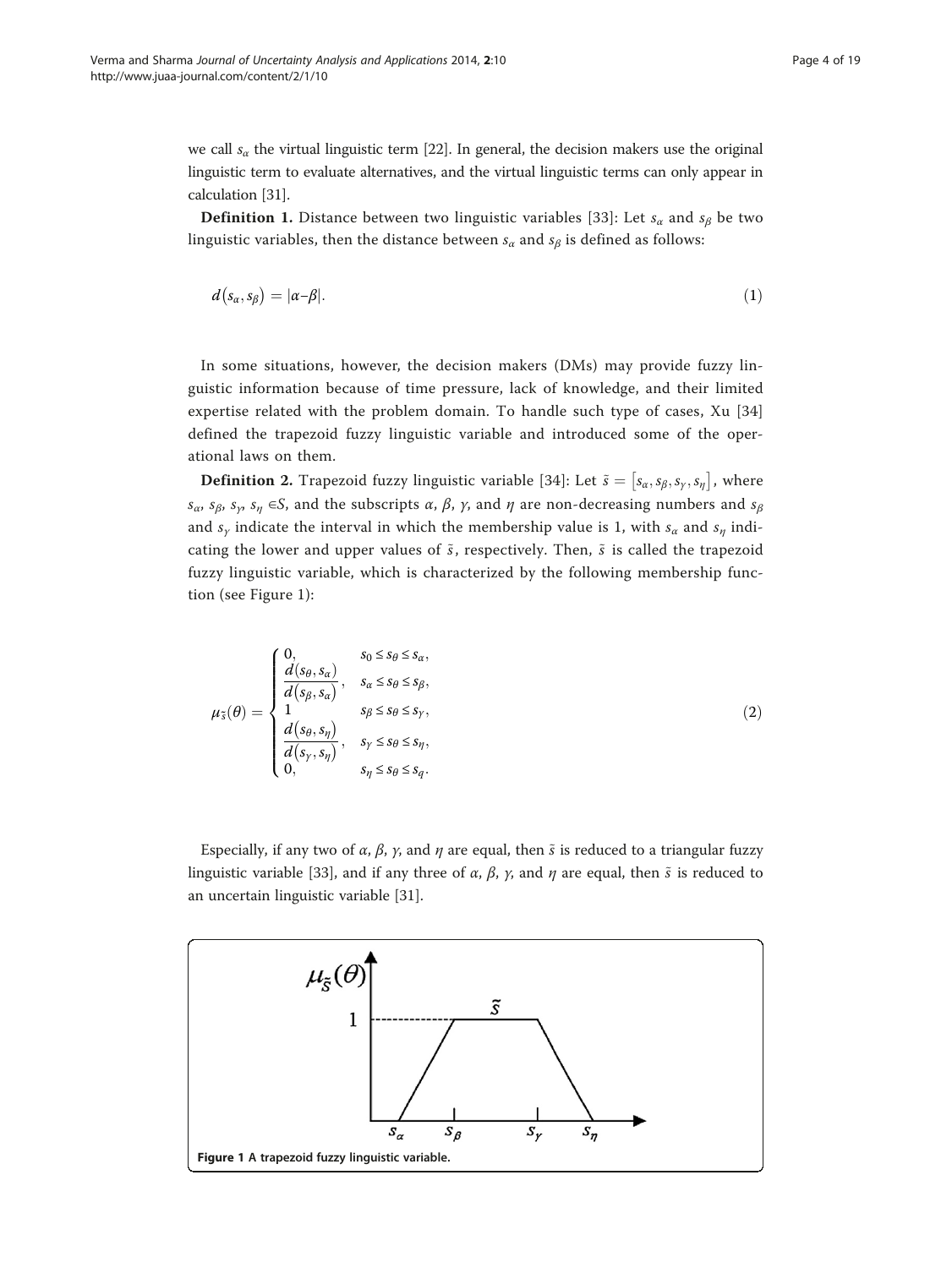Definition 3. Arithmetical operations on trapezoid fuzzy linguistic variables [\[34,37,41](#page-18-0)]: Let  $\tilde{s} = [s_{\alpha}, s_{\beta}, s_{\gamma}, s_{\eta}], \tilde{s}_1 = [s_{\alpha_1}, s_{\beta_1}, s_{\gamma_1}, s_{\eta_1}],$  and  $\tilde{s}_2 = [s_{\alpha_2}, s_{\beta_2}, s_{\gamma_2}, s_{\eta_2}]$  be three trapezoid fuzzy linguistic variables, then some arithmetical operations are defined as follows:

(i) 
$$
\tilde{s}_1 \oplus \tilde{s}_2 = [s_{\alpha_1}, s_{\beta_1}, s_{\gamma_1}, s_{\eta_1}] \oplus [s_{\alpha_2}, s_{\beta_2}, s_{\gamma_2}, s_{\eta_2}] = [s_{\alpha_1 + \alpha_2}, s_{\beta_1 + \beta_2}, s_{\gamma_1 + \gamma_2}, s_{\eta_1 + \eta_2}],
$$

(ii)  $\tilde{s}_1 \otimes \tilde{s}_2 = [s_{\alpha_1}, s_{\beta_1}, s_{\gamma_1}, s_{\eta_1}] \otimes [s_{\alpha_2}, s_{\beta_2}, s_{\gamma_2}, s_{\eta_2}] = [s_{\alpha_1 \alpha_2}, s_{\beta_1 \beta_2}, s_{\gamma_1 \gamma_2}, s_{\eta_1 \eta_2}],$ 

(iii) 
$$
\lambda \tilde{s} = \lambda [s_{\alpha}, s_{\beta}, s_{\gamma}, s_{\eta}] = [s_{\lambda \alpha}, s_{\lambda \beta}, s_{\lambda \gamma}, s_{\lambda \eta}], \quad \lambda \ge 0
$$

$$
(iv) \tilde{s}^{\lambda} = [s_{\alpha}, s_{\beta}, s_{\gamma}, s_{\eta}]^{\lambda} = [s_{\alpha^{\lambda}}, s_{\beta^{\lambda}}, s_{\gamma^{\lambda}}, s_{\eta^{\lambda}}], \quad \lambda \ge 0
$$

$$
\text{(v)}\ \ \tilde{s}^{-1} = \left[s_\alpha, s_\beta, s_\gamma, s_\eta\right]^{-1} = \left[\frac{1}{s_\alpha}, \frac{1}{s_\beta}, \frac{1}{s_\gamma}, \frac{1}{s_\eta}\right] = \left[\frac{1}{s_{1/_\eta}}, \frac{1}{s_{1/_\eta}}, \frac{1}{s_{1/_\beta}}, \frac{1}{s_{1/_\beta}}\right].
$$

**Definition 4** [\[35\]](#page-18-0): Let  $\tilde{s}_1 = [s_{\alpha_1}, s_{\beta_1}, s_{\gamma_1}, s_{\eta_1}]$  and  $\tilde{s}_2 = [s_{\alpha_2}, s_{\beta_2}, s_{\gamma_2}, s_{\eta_2}]$  be two trapezoid fuzzy linguistic variables, then the degree of possibility,  $p(\tilde{s}_1 \ge \tilde{s}_2)$ , of  $(\tilde{s}_1 \ge \tilde{s}_2)$  is defined as follows:

$$
p(\tilde{s}_1 \ge \tilde{s}_2) = \min \bigg\{ \max \bigg\{ \frac{(\gamma_1 + \eta_1) - (\alpha_2 + \beta_2)}{(\gamma_1 + \eta_1) - (\alpha_1 + \beta_1) + (\gamma_2 + \eta_2) - (\alpha_2 + \beta_2)}, 0 \bigg\}, 1 \bigg\}.
$$
 (3)

The characteristics of the possibility degree  $p(\tilde{s}_1 \ge \tilde{s}_2)$  may be noted as follows [[35\]](#page-18-0):

1.  $0 \leq p(\tilde{s}_1 \geq \tilde{s}_2) \leq 1, 0 \leq p(\tilde{s}_2 \geq \tilde{s}_1) \leq 1.$ 2.  $p(\tilde{s}_1 \ge \tilde{s}_2) + p(\tilde{s}_2 \ge \tilde{s}_1) = 1.$ 

Especially, if  $p(\tilde{s}_1 \ge \tilde{s}_2) = p(\tilde{s}_2 \ge \tilde{s}_1)$ , then  $p(\tilde{s}_1 \ge \tilde{s}_2) = p(\tilde{s}_2 \ge \tilde{s}_1) = \frac{1}{2}$ 

**Definition 5** Expected value of trapezoid fuzzy linguistic variable: Let  $\tilde{s} = [s_{\alpha}, s_{\beta}, s_{\gamma}, s_{\eta}]$ be a trapezoid fuzzy linguistic variable, then the expected value of  $\tilde{s}$  is defined as follows:

$$
E(\tilde{s}) = \left(\frac{s_{\alpha} \oplus s_{\beta} \oplus s_{\gamma} \oplus s_{\eta}}{4}\right).
$$
\n(4)

The prioritized weighted average (PWA) operator was originally introduced by Yager [[42,43\]](#page-18-0) as follows:

**Definition 6. PWA operator** [[42,43](#page-18-0)]: Let  $G = \{G_1, G_2,...,G_n\}$  be a collection of attributes and let there be a prioritization between the attributes expressed by the linear ordering  $G_1 > G_2 > G_3... > G_n$ , indicating that attribute  $G_i$  has a higher priority than  $G_j$ , if  $i < j$ . Also, let  $G_i(x)$  be the performance value of any alternative x under attribute  $G_i$  and satisfies  $G_i$  $(x) \in [0, 1]$ . If

$$
PWA(G_1(x), G_2(x), ..., G_n(x)) = \sum_{i=1}^{n} \frac{T_i}{\sum_{i=1}^{n} T_i} G_i(x),
$$
\n(5)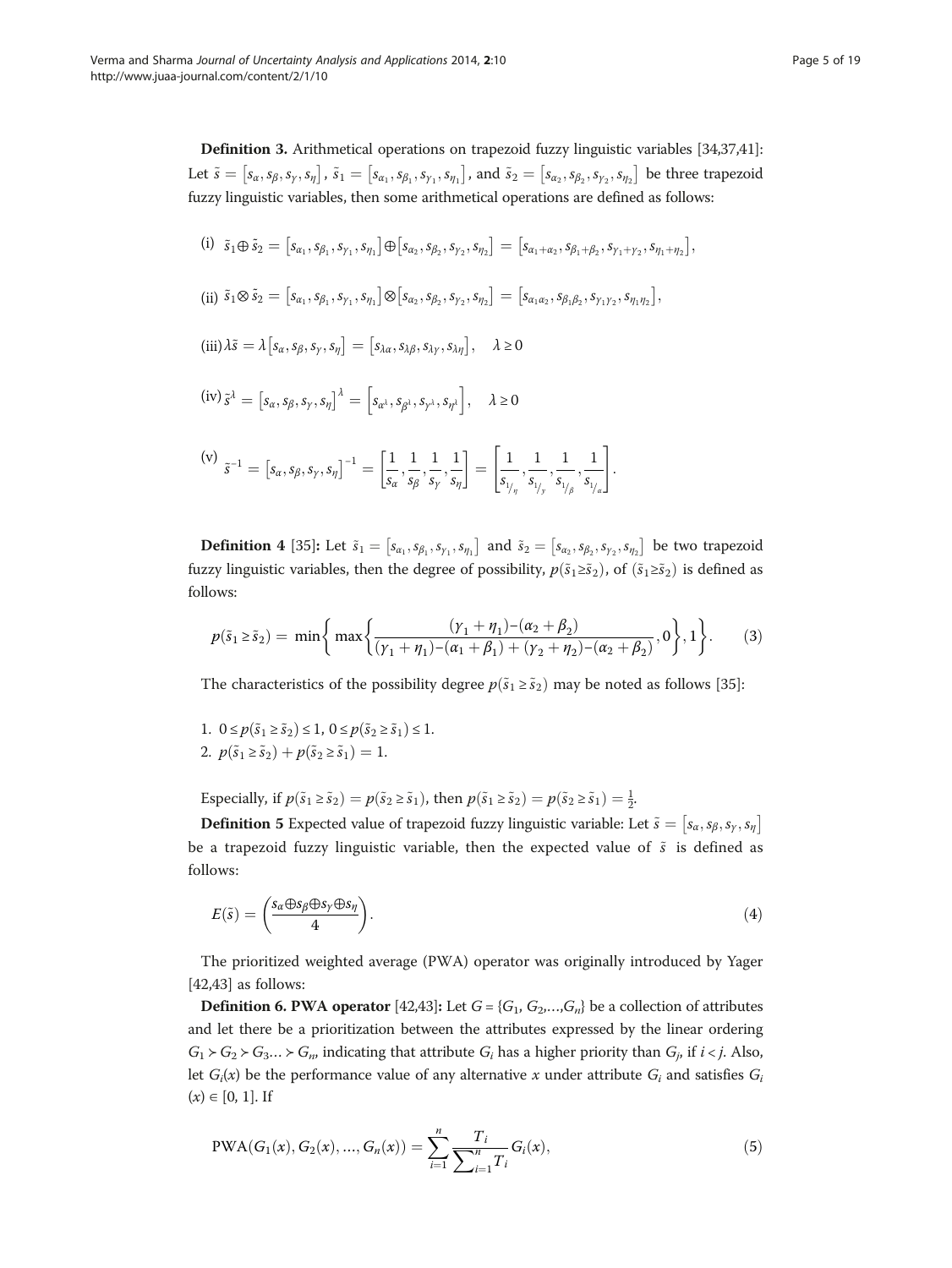where  $T_i = \prod_{i=1}$ i−1 the PWA operator.  $G_j(x)$ ,  $i = 2, 3, ..., n$ ,  $T_1 = 1$ , then PWA( $G_1(x)$ ,  $G_2(x)$ ,..., $G_n(x)$ ) is called

In the next section, to aggregate the trapezoid fuzzy linguistic information, we propose some prioritized weighted aggregation operators such as the trapezoid fuzzy linguistic prioritized weighted average (TFLPWA) operator, the trapezoid fuzzy linguistic prioritized weighted geometric (TFLPWG) operator, and the trapezoid fuzzy linguistic prioritized weighted harmonic average (TFLPWHA) operator with properties.

### Trapezoid fuzzy linguistic prioritized weighted aggregation operators

#### Trapezoid fuzzy linguistic prioritized weighted average operator

Based on Definition 6, we give definition of the TFLPWA operator as follows:

Definition 7. Trapezoid fuzzy linguistic prioritized weighted average operator: Given a set of trapezoid fuzzy linguistic variables,  $\tilde{s}_i = [s_{\alpha_i}, s_{\beta_i}, s_{\gamma_i}, s_{\eta_i}], i = 1, 2, ..., n$ , the TFLPWA operator is defined as follows:

$$
\text{TFLPWA}(\tilde{s}_1, \tilde{s}_2, ..., \tilde{s}_n) = \bigoplus_{i=1}^n \left( \frac{T_i}{\sum_{i=1}^n T_i} \tilde{s} \right)_i = \frac{T_1}{\sum_{i=1}^n T_i} \tilde{s}_1 \oplus \frac{T_2}{\sum_{i=1}^n T_i} \tilde{s}_2 \oplus \dots \oplus \frac{T_n}{\sum_{i=1}^n T_i} \tilde{s}_n,\tag{6}
$$

where  $T_i = \prod_{i=1}$ i−1  $\sum_{j=1}$  $\frac{I(E(\tilde{s}_j))}{t}$ ,  $i = 2, 3, ..., n$ ,  $T_1 = 1$  and  $E(\tilde{s}_j)$  is the expected value of  $\tilde{s}_j = \left[s_{\alpha_j}, s_{\beta_j}, s_{\gamma_j}, s_{\eta_j}\right]$ ,  $I\big(E\big(\tilde{s}_j\big)\big)$  is the subscript of  $E\big(\tilde{s}_j\big)$ .

Note 1: If the priority levels of the aggregated arguments reduce to the same level, then the TFLPWA operator reduces to the trapezoid fuzzy linguistic weighted average (TFLWA) operator [[34,35\]](#page-18-0):

$$
\text{TFLPWA}(\tilde{s}_1, \tilde{s}_2, \dots, \tilde{s}_n) = (w_1 \tilde{s}_1 \oplus w_2 \tilde{s}_2 \oplus \dots \oplus w_n \tilde{s}_n). \tag{7}
$$

Next, based on the operational laws of TFLVs, we can easily prove the following theorem:

**Theorem 1.** Let  $\tilde{s}_i = [s_{\alpha_i}, s_{\beta_i}, s_{\gamma_i}, s_{\eta_i}], i = 1, 2, ..., n$ , be a set of trapezoid fuzzy linguistic variables, then the aggregated value by using the TFLPWA operator is also a trapezoid fuzzy linguistic variable, and

$$
\text{TFLPWA}(\tilde{s}_1, \tilde{s}_2, ..., \tilde{s}_n) = \bigoplus_{i=1}^n \frac{T_i}{\sum_{i=1}^n T_i} \tilde{s}_i,
$$
\n
$$
= \left[ \bigoplus_{i=1}^n \frac{T_i}{\sum_{i=1}^n T_i} s_{\alpha_i}, \bigoplus_{i=1}^n \frac{T_i}{\sum_{i=1}^n T_i} s_{\beta_i}, \bigoplus_{i=1}^n \frac{T_i}{\sum_{i=1}^n T_i} s_{\gamma_i}, \bigoplus_{i=1}^n \frac{T_i}{\sum_{i=1}^n T_i} s_{\gamma_i} \right],
$$
\n(8)

where  $T_i = \prod_{i=1}$ i−1 j=1<br>1  $\frac{I(E(\tilde{s}_j))}{t}$ ,  $i = 2, 3, ..., n$ ,  $T_1 = 1$ ,  $E(\tilde{s}_j)$  is the expected value of  $\tilde{s}_j =$  $\left[s_{\alpha_j}, s_{\beta_j}, s_{\gamma_j}, s_{\eta_j}\right]$  and  $I(E(\tilde{s}_j))$  is the subscript of  $E(\tilde{s}_j)$ .

# Properties of TFLPWA operator

P1. (*Idempotency*): Let  $\tilde{s}_i = [s_{\alpha_i}, s_{\beta_i}, s_{\gamma_i}, s_{\eta_i}], i = 1, 2, ..., n$ , be a set of trapezoid fuzzy linguistic variables,  $T_i = \prod_{j=1}^{i-1}$  $\frac{I(E(\tilde{s}_j))}{t}$ ,  $i = 2, 3, ..., n$ ,  $T_1 = 1$ ,  $E(\tilde{s}_j)$  be the expected value of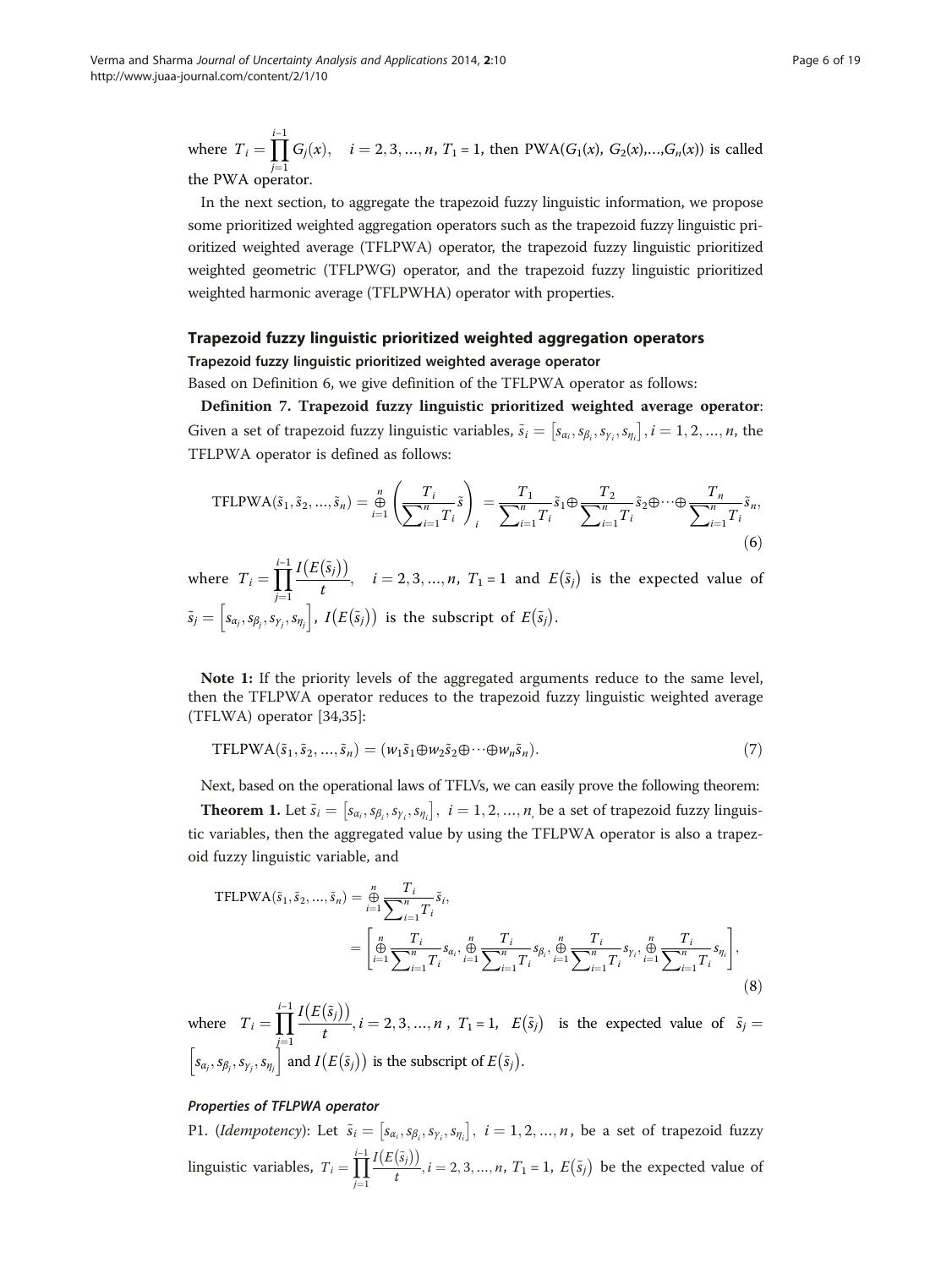$\tilde{s}_j = \left[s_{\alpha_j}, s_{\beta_j}, s_{\gamma_j}, s_{\eta_j}\right]$  and  $I\big(E\big(\tilde{s}_j\big))$  be the subscript of  $E\big(\tilde{s}_j\big)$ . If all the trapezoid fuzzy linguistic variables  $\tilde{s}_i$ ,  $i = 1, 2,..., n$ , are equal, i.e.,  $\tilde{s}_i = \tilde{s} = [s_\alpha, s_\beta, s_\gamma, s_\eta] \forall i$ , then

$$
TFLPWA(\tilde{s}_1, \tilde{s}_2, ..., \tilde{s}_n) = \tilde{s}.
$$
\n(9)

P2. (*Boundedness*): Let  $\tilde{s}_i = [s_{\alpha_i}, s_{\beta_i}, s_{\gamma_i}, s_{\eta_i}], i = 1, 2, ..., n$ , be a set of trapezoid fuzzy linguistic variables,  $T_i = \prod_{j=1}^{i-1}$  $\frac{I(E(\tilde{s}_j))}{t}$ ,  $i = 2, 3, ..., n$ ,  $T_1 = 1$ ,  $E(\tilde{s}_j)$  be the expected value of  $\tilde{s}_j = \left[s_{\alpha_j}, s_{\beta_j}, s_{\gamma_j}, s_{\eta_j}\right]$  and  $I\big(E\big(\tilde{s}_j\big)\big)$  be the subscript of  $E\big(\tilde{s}_j\big)$ . Also, let

$$
\tilde{s}^- = \min_i \tilde{s}_i = \left[ \min_i s_{\alpha_i}, \min_i s_{\beta_i}, \min_i s_{\gamma_i}, \min_i s_{\eta_i} \right],
$$
\n(10)

and

$$
\tilde{s}^+ = \max_i \tilde{s}_i = \left[ \max_i s_{\alpha_i}, \max_i s_{\beta_i}, \max_i s_{\gamma_i}, \max_i s_{\eta_i} \right]. \tag{11}
$$

Then,

$$
\tilde{s}^{-} \le \text{TFLPWA}(\tilde{s}_1, \tilde{s}_2, \dots, \tilde{s}_n) \le \tilde{s}^+.
$$
\n(12)

P3. (*Monotonicity*): Let  $\tilde{s}_i = [s_{\alpha_i}, s_{\beta_i}, s_{\gamma_i}, s_{\eta_i}]$  and  $\tilde{s}'_i = [s'_{\alpha_i}, s'_{\beta_i}, s'_{\gamma_i}, s'_{\eta_i}], i = 2, 3, ..., n$ , be two sets of trapezoid fuzzy linguistic variables,  $T_i = \prod_{j=1}^{i-1}$  $\frac{I(E(\tilde{s}_j))}{t}, \quad T_i = \prod_{i=1}^{i-1}$ i−1  $\overline{j=1}$  $I(E(\tilde{s}_i))$  $\frac{x^{\prime}/x}{t}$  $i = 2, 3, ..., n$ ,  $T_1 = T_1^{'} = 1$ ,  $E(\tilde{s}_j)$  be the expected value of  $\tilde{s}_j = \left[s_{\alpha_j}, s_{\beta_j}, s_{\gamma_j}, s_{\eta_j}\right]$ ,  $E\left(\tilde{s}_j^{'}\right)$  be the expected value of  $\tilde{s}_j = \left[ s_{\alpha_j}^*, s_{\beta_j}^*, s_{\eta_j}^*, s_{\eta_j}^{\dagger} \right]$ ,  $I(E(\tilde{s}_j))$  be the subscript of  $E(\tilde{s}_j)$ ,  $I(E(\tilde{s}_j))$ be the subscript of  $E\big(\tilde{s}^{\;\prime}_i\big)$ . If  $\tilde{s}_i{\leq}\tilde{s}^{\;\prime}_i$  for all  $i$ , then

$$
\text{TFLPWA}(\tilde{s}_1, \tilde{s}_2, \dots, \tilde{s}_n) \le \text{TFLPWA}(\tilde{s}_1, \tilde{s}_2, \dots, \tilde{s}_n). \tag{13}
$$

#### Trapezoid fuzzy linguistic prioritized weighted geometric operator

Based on TFLPWA operator and the geometric mean, here, we give the definition of the TFLPWG operator as follows:

Definition 8. Trapezoid fuzzy linguistic prioritized weighted geometric operator: Given a set of trapezoid fuzzy linguistic variables,  $\tilde{s}_i = [s_{\alpha_i}, s_{\beta_i}, s_{\gamma_i}, s_{\eta_i}], \quad i = 1, 2, ..., n$ the TFLPWG operator is defined as follows:

$$
\text{TFLPWG}(\widetilde{s}_1, \widetilde{s}_2, ..., \widetilde{s}_n) = \mathop{\otimes}\limits_{i=1}^n (\widetilde{s}_i) \frac{\sum_{i=1}^{T_i} T_i}{\sum_{i=1}^n T_i} \\
= \left( (\widetilde{s}_1) \frac{\sum_{i=1}^{T_1} T_i}{\sum_{i=1}^n T_i} \otimes (\widetilde{s}_2) \frac{\sum_{i=1}^{T_2} T_i}{\sum_{i=1}^n T_i} \right), \quad (14)
$$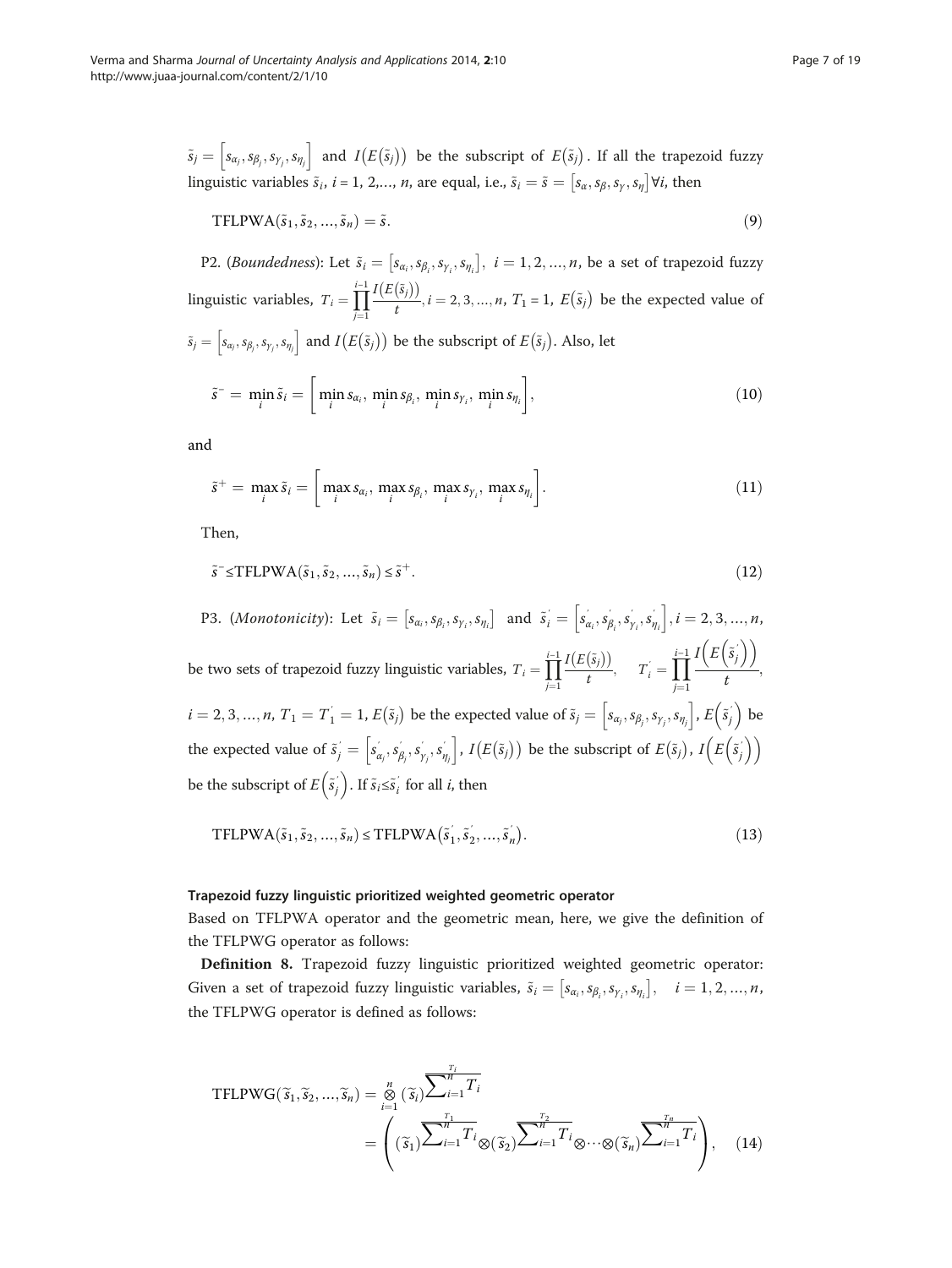where 
$$
T_i = \prod_{j=1}^{i-1} \frac{I(E(\tilde{s}_j))}{t}
$$
,  $i = 2, 3, ..., n$ ,  $T_1 = 1$ ,  $E(\tilde{s}_j)$  is the expected value of  $\tilde{s}_j = [s_{\alpha_j}, s_{\beta_j}, s_{\gamma_j}, s_{\eta_j}]$  and  $I(E(\tilde{s}_j))$  is the subscript of  $E(\tilde{s}_j)$ .

Note 2: If the priority levels of the aggregated arguments reduce to the same level, then the TFLPWG operator reduces to the trapezoid fuzzy linguistic weighted geometric (TFLWG) operator [[36\]](#page-18-0):

$$
\text{TFLPWG}(\tilde{s}_1, \tilde{s}_2, ..., \tilde{s}_n) = (\tilde{s}_1)^{w_1} \otimes (\tilde{s}_2)^{w_2} \otimes \cdots \otimes (\tilde{s}_n)^{w_n}.
$$
\n
$$
(15)
$$

Next, based on the operational laws of TFLVs, we can prove a result in the following theorem:

**Theorem 2.** Let  $\tilde{s}_i = [s_{\alpha_i}, s_{\beta_i}, s_{\gamma_i}, s_{\eta_i}], i = 1, 2, ..., n$ , be a set of trapezoid fuzzy linguistic variables, then the aggregated value by using the TFLPWG operator is also a trapezoid fuzzy linguistic variable, and

$$
\text{TFLPWG}(\widetilde{s}_1, \widetilde{s}_2, ..., \widetilde{s}_n) = \sum_{i=1}^n (\widetilde{s}_i) \overline{\sum_{i=1}^n T_i},
$$
\n
$$
= \left[ \sum_{i=1}^n (s_{\alpha_i}) \overline{\sum_{i=1}^n T_i}, \sum_{i=1}^n (s_{\beta_i}) \overline{\sum_{i=1}^n T_i}, \sum_{i=1}^n s_{\gamma_i} \overline{\sum_{i=1}^n T_i}, \sum_{i=1}^n (s_{\eta_i}) \overline{\sum_{i=1}^n T_i} \right],
$$
\n(16)

where  $T_i = \prod_{i=1}$ i−1 j=1<br>1  $\frac{I(E(\tilde{s}_j))}{t}$ ,  $i = 2, 3, ..., n$ ,  $T_1 = 1$ ,  $E(\tilde{s}_j)$  is the expected value of  $\tilde{s}_j =$  $\left[s_{\alpha_j}, s_{\beta_j}, s_{\gamma_j}, s_{\eta_j}\right]$  and  $I(E(\tilde{s}_j))$  is the subscript of  $E(\tilde{s}_j)$ .

#### Properties of TFLPWG operator

P1. (*Idempotency*): Let  $\tilde{s}_i = [s_{\alpha_i}, s_{\beta_i}, s_{\gamma_i}, s_{\eta_i}], \quad i = 1, 2, ..., n$ , be a set of trapezoid fuzzy linguistic variables,  $T_i = \prod_{i=1}$ i−1  $\overline{j=1}$  $\frac{I(E(\tilde{s}_j))}{t}$ ,  $i = 2, 3, ..., n$ ,  $T_1 = 1$ ,  $E(\tilde{s}_j)$  be the expected value of  $\tilde{s}_j = \left[s_{\alpha_j}, s_{\beta_j}, s_{\gamma_j}, s_{\eta_j}\right]$  and  $I\big(E\big(\tilde{s}_j\big)\big)$  be the subscript of  $E\big(\tilde{s}_j\big)$ . If all the trapezoid fuzzy linguistic variables  $\tilde{s}_i$ ,  $i = 1, 2,..., n$ , are equal, i.e.,  $\tilde{s}_i = \tilde{s} = [s_\alpha, s_\beta, s_\gamma, s_\eta] \forall i$ , then

$$
TFLPWG(\tilde{s}_1, \tilde{s}_2, ..., \tilde{s}_n) = \tilde{s}.
$$
\n(17)

P2. (*Boundedness*): Let  $\tilde{s}_i = [s_{\alpha_i}, s_{\beta_i}, s_{\gamma_i}, s_{\eta_i}], i = 1, 2, ..., n$ , be a set of trapezoid fuzzy linguistic variables,  $T_i = \prod_{i=1}$ i−1  $\sum_{j=1}$  $\frac{I(E(\tilde{s}_j))}{t}$ ,  $i = 2, 3, ..., n$ ,  $T_1 = 1$ ,  $E(\tilde{s}_j)$  be the expected value of  $\tilde{s}_j = \left[s_{\alpha_j}, s_{\beta_j}, s_{\gamma_j}, s_{\eta_j}\right]$  and  $I(E(\tilde{s}_j))$  be the subscript of  $E(\tilde{s}_j)$ . Also, let  $\tilde{s}^-$  =  $\min_i \tilde{s}_i = \left[ \min_i s_{\alpha_i}, \min_i s_{\beta_i}, \min_i s_{\gamma_i}, \min_i s_{\eta_i} \right],$ (18)

and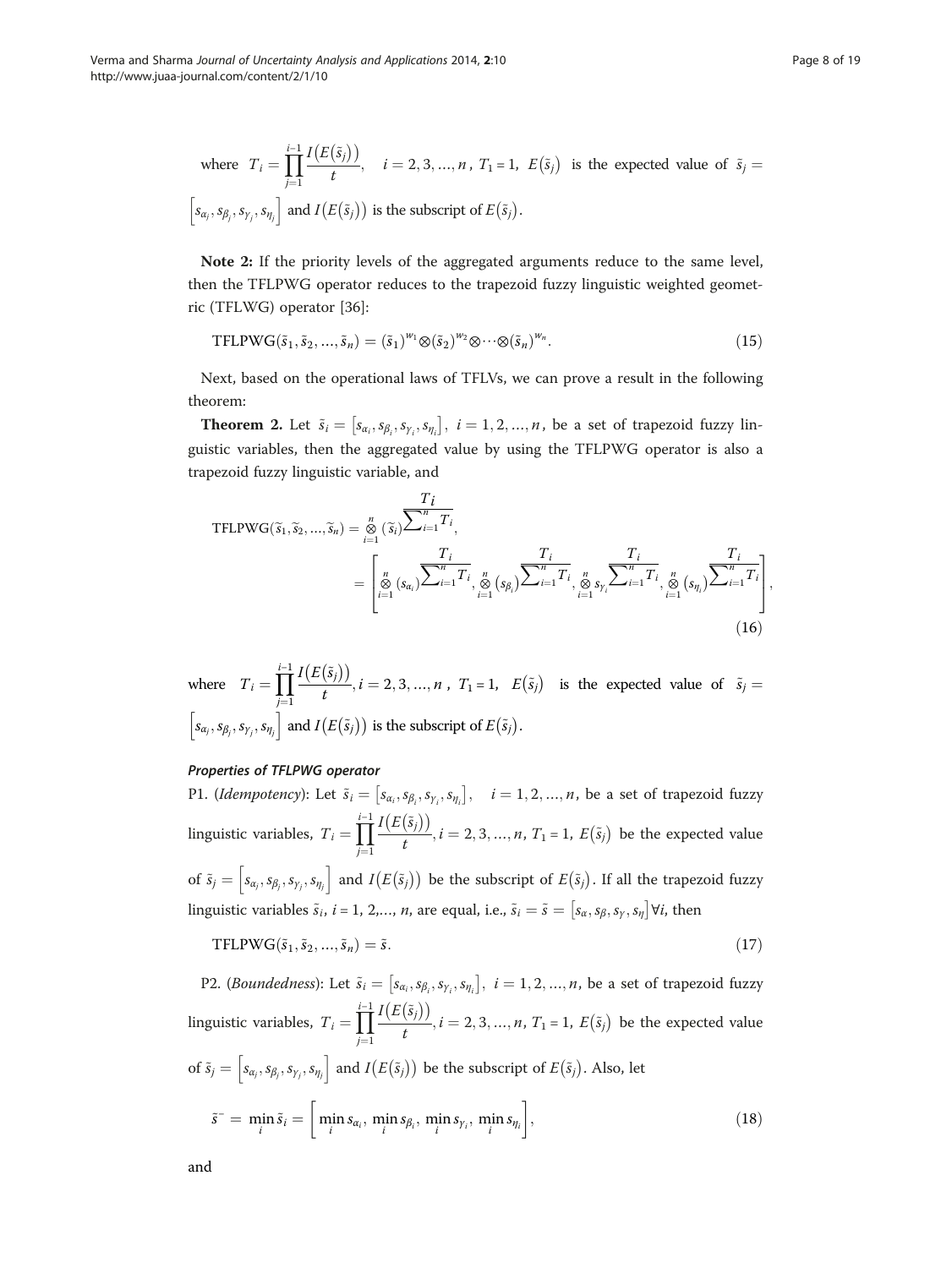$$
\tilde{s}^+ = \max_i \tilde{s}_i = \left[ \max_i s_{\alpha_i}, \max_i s_{\beta_i}, \max_i s_{\gamma_i}, \max_i s_{\eta_i} \right]. \tag{19}
$$

Then

$$
\tilde{s}^{-} \leq \text{TFLPWG}(\tilde{s}_1, \tilde{s}_2, ..., \tilde{s}_n) \leq \tilde{s}^{+}.
$$
\n
$$
(20)
$$

P3. (*Monotonicity*): Let  $\tilde{s}_i = [s_{\alpha_i}, s_{\beta_i}, s_{\gamma_i}, s_{\eta_i}]$  and  $\tilde{s}_i = [s_{\alpha_i}, s_{\beta_i}, s_{\gamma_i}, s_{\eta_i}]$ ,  $i = 2, 3, ..., n$ , be two sets of trapezoid fuzzy linguistic variables,  $T_i = \prod_{i=1}^n$ i−1  $\sum_{j=1}$  $\frac{I(E(\tilde{s}_j))}{t}, T_i = \prod_{i=1}^{i-1}$ i−1  $\overline{j=1}$  $I(E(\tilde{s}_i))$  $\frac{(t')}{t}$  $i = 2, 3, ..., n$ ,  $T_1 = T_1^{'} = 1$ ,  $E(\tilde{s}_j)$  be the expected value of  $\tilde{s}_j = \left[s_{\alpha_j}, s_{\beta_j}, s_{\gamma_j}, s_{\eta_j}\right]$ ,  $E\left(\tilde{s}_j^{'}\right)$  be the expected value of  $\tilde{s}_j = \left[ s_{\alpha_j}, s_{\beta_j}, s_{\gamma_j}, s_{\eta_j} \right]$ ,  $I(E(\tilde{s}_j))$  the subscript of  $E(\tilde{s}_j)$ ,  $I(E(\tilde{s}_j))$  be the subscript of  $E\!\left(\tilde{s}_i^{'}\right)$ . If  $\tilde{s}_i\leq\tilde{s}_i^{'}$  for all  $i$ , then

$$
\text{TFLPWG}(\tilde{s}_1, \tilde{s}_2, \dots, \tilde{s}_n) \le \text{TFLPWG}(\tilde{s}_1, \tilde{s}_2, \dots, \tilde{s}_n). \tag{21}
$$

#### Trapezoid fuzzy linguistic prioritized weighted harmonic average operator

Based on TFLPWA operator and the harmonic average, here, we give the definition of the TFLPWHA operator as follows:

Definition 9. Trapezoid fuzzy linguistic prioritized weighted harmonic average operator: Given a set of trapezoid fuzzy linguistic variables,  $\tilde{s}_i = [s_{\alpha_i}, s_{\beta_i}, s_{\gamma_i}, s_{\eta_i}]$ ,  $i = 1, 2, ..., n$ , the TFLPWHA operator is defined as follows:

$$
\text{TFLPWA}(\tilde{s}_1, \tilde{s}_2, ..., \tilde{s}_n) = \left(\bigoplus_{i=1}^n \frac{\sum_{i=1}^T T_i}{\tilde{s}_i}\right)^{-1} = \frac{1}{\sum_{\substack{i=1 \ \tilde{s}_1}}^n T_i} \frac{1}{\sum_{\substack{i=1 \ \tilde{s}_2}}^n T_i} \frac{1}{\sum_{\substack{i=1 \ \tilde{s}_2}}^n T_i} \cdots \bigoplus_{\substack{\tilde{s}_n}}^n \frac{T_n}{\tilde{s}_n}} \frac{T_n}{\tilde{s}_n}.
$$
\n(22)

where  $T_i = \prod_{i=1}$  $\prod_{i=1}^{i-1} \frac{I(E(\tilde{s}_i))}{t}, i = 2, 3, ..., n$ ,  $T_1 = 1$ ,  $E(\tilde{s}_j)$  is the expected value of  $\tilde{s}_j =$  $\overline{j=1}$  $\left[s_{\alpha_j}, s_{\beta_j}, s_{\gamma_j}, s_{\eta_j}\right]$  and  $I(E(\tilde{s}_j))$  is the subscript of  $E(\tilde{s}_j)$ .

Note 3: If the priority levels of the aggregated arguments reduce to the same level, then the TFLPWHA operator reduces to the TFLWHA operator [[38](#page-18-0)]:

$$
\text{TFLPWHA}(\tilde{s}_1, \tilde{s}_2, \dots, \tilde{s}_n) = \frac{1}{\frac{w_1}{\tilde{s}_1} \bigoplus \frac{w_2}{\tilde{s}_2} \bigoplus \dots \frac{w_n}{\tilde{s}_n}}.
$$
\n(23)

Next, based on the operational laws of TFLVs, we can prove a result in the following theorem:

**Theorem 3.** Let  $\tilde{s}_i = [s_{\alpha_i}, s_{\beta_i}, s_{\gamma_i}, s_{\eta_i}], i = 1, 2, ..., n$ , be a set of trapezoid fuzzy linguistic variables, then the aggregated value by using the TFLPWHA operator is also a trapezoid fuzzy linguistic variable, and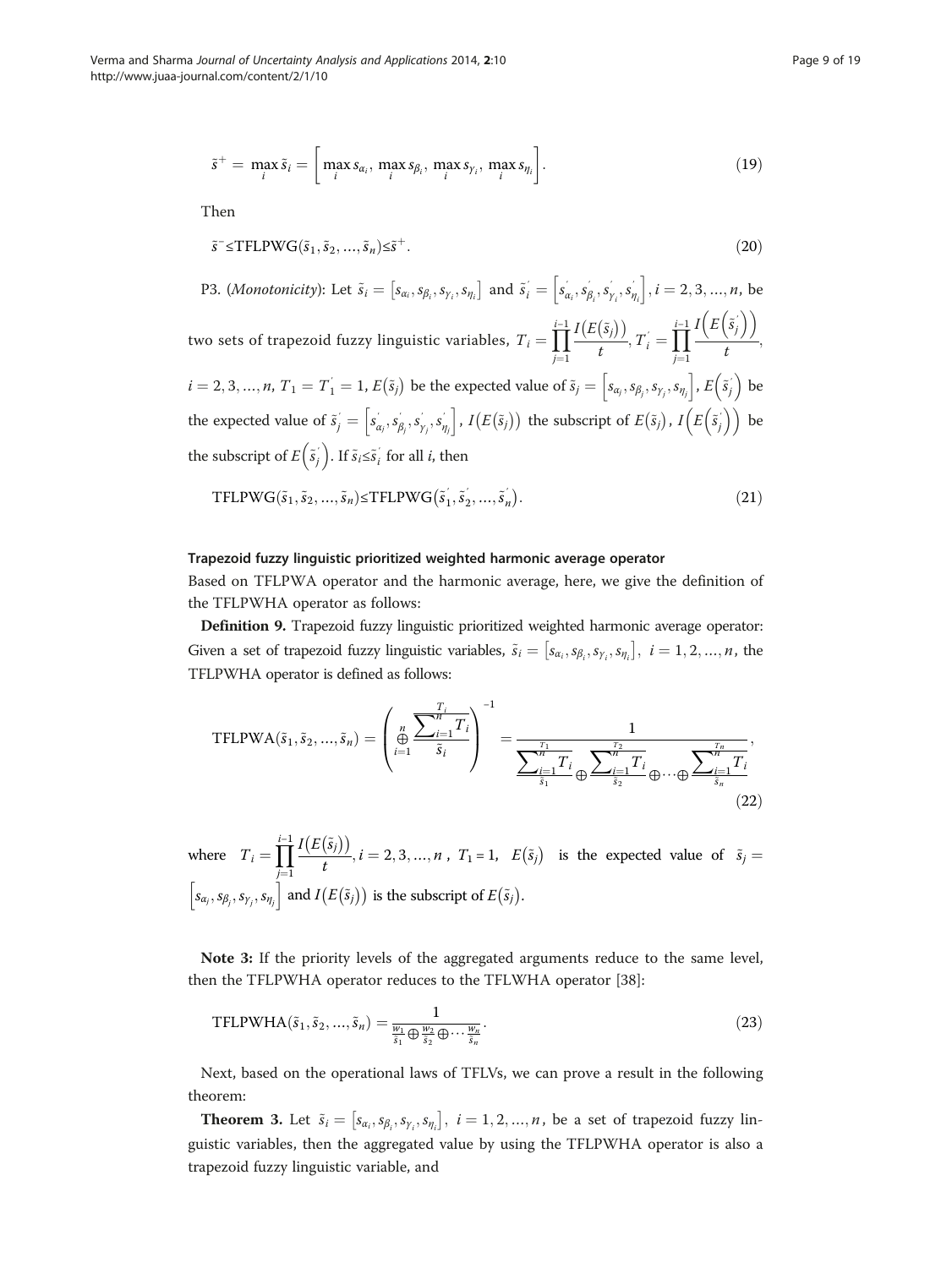$$
\text{TFLPWA}(\tilde{s}_1, \tilde{s}_2, ..., \tilde{s}_n) = \left(\bigoplus_{i=1}^n \frac{\overline{\sum_{i=1}^n T_i}}{\tilde{s}_i}\right)^{-1},
$$
\n
$$
= \left[\left(\bigoplus_{i=1}^n \frac{\overline{\sum_{i=1}^n T_i}}{\tilde{s}_{\alpha_i}}\right)^{-1}, \left(\bigoplus_{i=1}^n \frac{\overline{\sum_{i=1}^n T_i}}{\tilde{s}_{\beta_i}}\right)^{-1}, \left(\bigoplus_{i=1}^n \frac{\overline{\sum_{i=1}^n T_i}}{\tilde{s}_{\beta_i}}\right)^{-1}, \left(\bigoplus_{i=1}^n \frac{\overline{\sum_{i=1}^n T_i}}{\tilde{s}_{\gamma_i}}\right)^{-1}, \left(\bigoplus_{i=1}^n \frac{\overline{\sum_{i=1}^n T_i}}{\tilde{s}_{\gamma_i}}\right)^{-1}\right],
$$
\n(24)

where  $T_i = \prod_{i=1}$  $\prod_{i=1}^{i-1} \frac{I(E(\tilde{s}_j))}{t}$ ,  $i = 2, 3, ..., n$ ,  $T_1 = 1$  and  $E(\tilde{s}_j)$  is the expected value of  $\tilde{s}_j =$  $\overline{t}$  $\overline{t}$  $\left[s_{\alpha_j}, s_{\beta_j}, s_{\gamma_j}, s_{\eta_j}\right]$ ,  $I(E(\tilde{s}_j))$  is the subscript of  $E(\tilde{s}_j)$ .

#### Properties of TFLPWHA operator

P1. (Idempotency): Let  $\tilde{s}_i = [s_{\alpha_i}, s_{\beta_i}, s_{\gamma_i}, s_{\eta_i}]$ ,  $i = 1, 2, ..., n$ , be a set of trapezoid fuzzy linguistic variables,  $T_i = \prod_{i=1}$ i−1  $\sum_{j=1}$  $\frac{I(E(\tilde{s}_j))}{t}$ ,  $i = 2, 3, ..., n$ ,  $T_1 = 1$ ,  $E(\tilde{s}_j)$  be the expected value of  $\tilde{s}_j = \left[s_{\alpha_j}, s_{\beta_j}, s_{\gamma_j}, s_{\eta_j}\right]$  and  $I\big(E(\tilde{s}_j)\big)$  be the subscript of  $E(\tilde{s}_j)$ . If all the trapezoid fuzzy linguistic variables  $\tilde{s}_i$ ,  $i = 1, 2,..., n$ , are equal, i.e.,  $\tilde{s}_i = \tilde{s} = [s_\alpha, s_\beta, s_\gamma, s_\eta]$   $\forall i$ , then

$$
TFLPWHA(\tilde{s}_1, \tilde{s}_2, ..., \tilde{s}_n) = \tilde{s}.
$$
\n(25)

P2. (*Boundedness*): Let  $\tilde{s}_i = [s_{\alpha_i}, s_{\beta_i}, s_{\gamma_i}, s_{\eta_i}]$ ,  $i = 1, 2, ..., n$ , be a set of trapezoid fuzzy linguistic variables,  $T_i = \prod_{i=1}$ i−1  $\overline{j=1}$  $\frac{I(E(\tilde{s}_j))}{t}$ ,  $i = 2, 3, ..., n$ ,  $T_1 = 1$ ,  $E(\tilde{s}_j)$  be the expected value of  $\tilde{s}_j = \left[s_{\alpha_j}, s_{\beta_j}, s_{\gamma_j}, s_{\eta_j}\right]$  and  $I(E(\tilde{s}_j))$  be the subscript of  $E(\tilde{s}_j)$ . Also, let −

$$
\tilde{s}^- = \min_i \tilde{s}_i = \left[ \min_i s_{\alpha_i}, \min_i s_{\beta_i}, \min_i s_{\gamma_i}, \min_i s_{\eta_i} \right],
$$
\n(26)

and

$$
\tilde{s}^+ = \max_i \tilde{s}_i = \left[ \max_i s_{\alpha_i}, \max_i s_{\beta_i}, \max_i s_{\gamma_i}, \max_i s_{\eta_i} \right]. \tag{27}
$$

Then

$$
\tilde{s}^{-} \leq \text{TFLPWHA}(\tilde{s}_1, \tilde{s}_2, ..., \tilde{s}_n) \leq \tilde{s}^{+}.
$$
\n(28)

P3. (*Monotonicity*): Let  $\tilde{s}_i = [s_{\alpha_i}, s_{\beta_i}, s_{\gamma_i}, s_{\eta_i}]$  and  $\tilde{s}'_i = [s'_{\alpha_i}, s'_{\beta_i}, s'_{\gamma_i}, s'_{\eta_i}]$ ,  $i = 1, 2, ..., n$ , be two sets of trapezoid fuzzy linguistic variables,  $T_i = \prod_{i=1}^n$ i−1  $\sum_{j=1}$  $\frac{I(E(\tilde{s}_j))}{t}, T_i = \prod_{i=1}^{i-1}$ i−1  $\sum_{j=1}$  $I(E(\tilde{s}_i))$  $\frac{(t')}{t}$  $i=2,3,...,n$ ,  $T_1=T_1^{'}=1$ ,  $E(\tilde{s}_j)$  be the expected value of  $\tilde{s}_j=\left[s_{\alpha_j},s_{\beta_j},s_{\gamma_j},s_{\eta_j}\right]$ ,  $E\left(\tilde{s}_j^{'}\right)$  be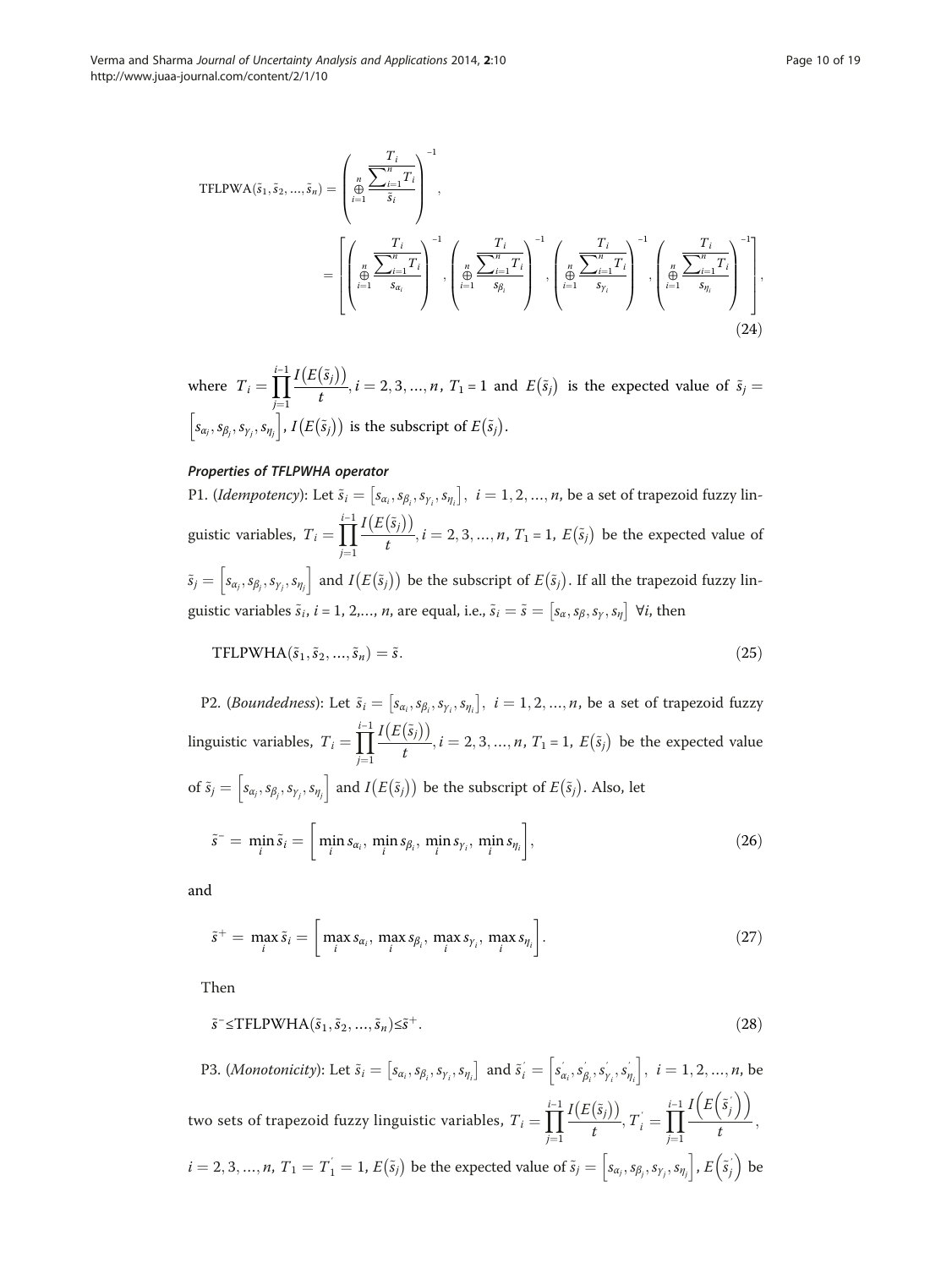the expected value of 
$$
\tilde{s}_j = [s'_{\alpha_j}, s'_{\beta_j}, s'_{\gamma_j}, s'_{\eta_j}]
$$
,  $I(E(\tilde{s}_j))$  the subscript of  $E(\tilde{s}_j)$ ,  $I(E(\tilde{s}_j'))$  be the subscript of  $E(\tilde{s}_j')$ . If  $\tilde{s}_i \leq \tilde{s}_i'$  for all *i*, then

$$
\text{TFLPWHA}(\tilde{s}_1, \tilde{s}_2, \dots, \tilde{s}_n) \le \text{TFLPWHA}(\tilde{s}_1, \tilde{s}_2, \dots, \tilde{s}_n). \tag{29}
$$

In the following section, we suggest the application of the proposed operators to solve multiple-attribute decision-making problems with trapezoid fuzzy linguistic information.

# An approach to multiple attribute group decision-making with trapezoid fuzzy uncertain linguistic information

Let us consider a multiple attribute group decision-making problem involving a set of alternatives  $X = \{X_1, X_2, ..., X_m\}$  to be considered under a set of attributes  $G = \{G_1, G_2, ..., G_n\}$ and let there be a prioritization between the attributes expressed by the linear ordering  $G_1 \succ G_2 \succ \cdots \succ G_n$  (indicating that attribute  $G_i$  has a higher priority than  $G_i$ , if  $j < l$ ), and let  $D = \{D_1, D_2, ..., D_q\}$  be the set of decision makers and let there be a prioritization between the decision makers expressed by the linear ordering  $D_1 \succ D_2 \succ \cdots \succ D_q$ , indicating decision maker  $D_{\eta}$  has a higher priority than  $D_{\varphi}$  if  $\eta < \varsigma$ . Let  $\tilde{R}^{(k)} =$  $(\tilde{r}_{ij}^{(k)})_{m\times n} = \left( \left[ s_{\alpha_{ij}}^{(k)}, s_{\beta_{ij}}^{(k)}, s_{\gamma_{ij}}^{(k)} \right], s_{\eta_{ij}}^{(k)} \right]_{m\times n}$  be a trapezoid fuzzy linguistic decision matrix, where  ${\tilde r}_{ij}^{(k)}{\in}{\tilde S}$  is an attribute value, which takes the form of trapezoid fuzzy linguistic variables, provided by the decision maker  $D_k \in D$ , for the alternative  $X_i \in X$  with respect to the attribute  $G_i \in G$ .

Using the TFLPWA (or TFLPWG or TFLPWHA) operator, we now formulate an algorithm to solve multiple attribute group decision-making problems with trapezoid fuzzy linguistic information:

**Step 1.** Calculate the values of  $T_{ij}^{(k)}$   $(k = 1, 2, ..., q)$  as follows:

$$
T_{ij}^{(k)} = \prod_{\gamma=1}^{k-1} \frac{I\left(E\left(\tilde{r}_{ij}^{\gamma}\right)\right)}{t} \quad (k = 2, 3, ..., q), \tag{30}
$$

$$
T_{ij}^{(1)} = 1.\t\t(31)
$$

Step 2. Utilize appropriately the TFLPWA operator:

$$
\tilde{r}_{ij} = (\tilde{s}_{\alpha_{ij}}, \tilde{s}_{\beta_{ij}}, \tilde{s}_{\gamma_{ij}}, \tilde{s}_{\eta_{ij}})
$$
\n
$$
= TFLPWA\left(\tilde{r}_{ij}^{(1)}, \tilde{r}_{ij}^{(2)}, ..., \tilde{r}_{ij}^{(q)}\right)
$$
\n
$$
= \frac{T_{ij}^{(1)}}{\sum_{k=1}^{q} T_{ij}^{(k)}} \tilde{r}_{ij}^{(1)} \oplus \frac{T_{ij}^{(2)}}{\sum_{k=1}^{q} T_{ij}^{(k)}} \tilde{r}_{ij}^{(2)} \oplus \cdots \oplus \frac{T_{ij}^{(q)}}{\sum_{k=1}^{q} T_{ij}^{(k)}} \tilde{r}_{ij}^{(q)}
$$
\n
$$
= \begin{bmatrix} q & T_{ij}^{(k)} s_{\alpha_{ij}}^{(k)} \\ \oplus & T_{ij}^{(k)} s_{\alpha_{ij}}^{(k)} \\ k=1 \end{bmatrix} \frac{T_{ij}^{(k)} s_{\alpha_{ij}}^{(k)}}{\sum_{k=1}^{q} T_{ij}^{(k)}} \begin{bmatrix} q & T_{ij}^{(k)} s_{\gamma_{ij}}^{(k)} \\ \oplus & T_{ij}^{(k)} s_{\gamma_{ij}}^{(k)} \\ \oplus & T_{ij}^{(k)} s_{\gamma_{ij}}^{(k)} \end{bmatrix},
$$
\n
$$
(32)
$$

or the TFLPWG operator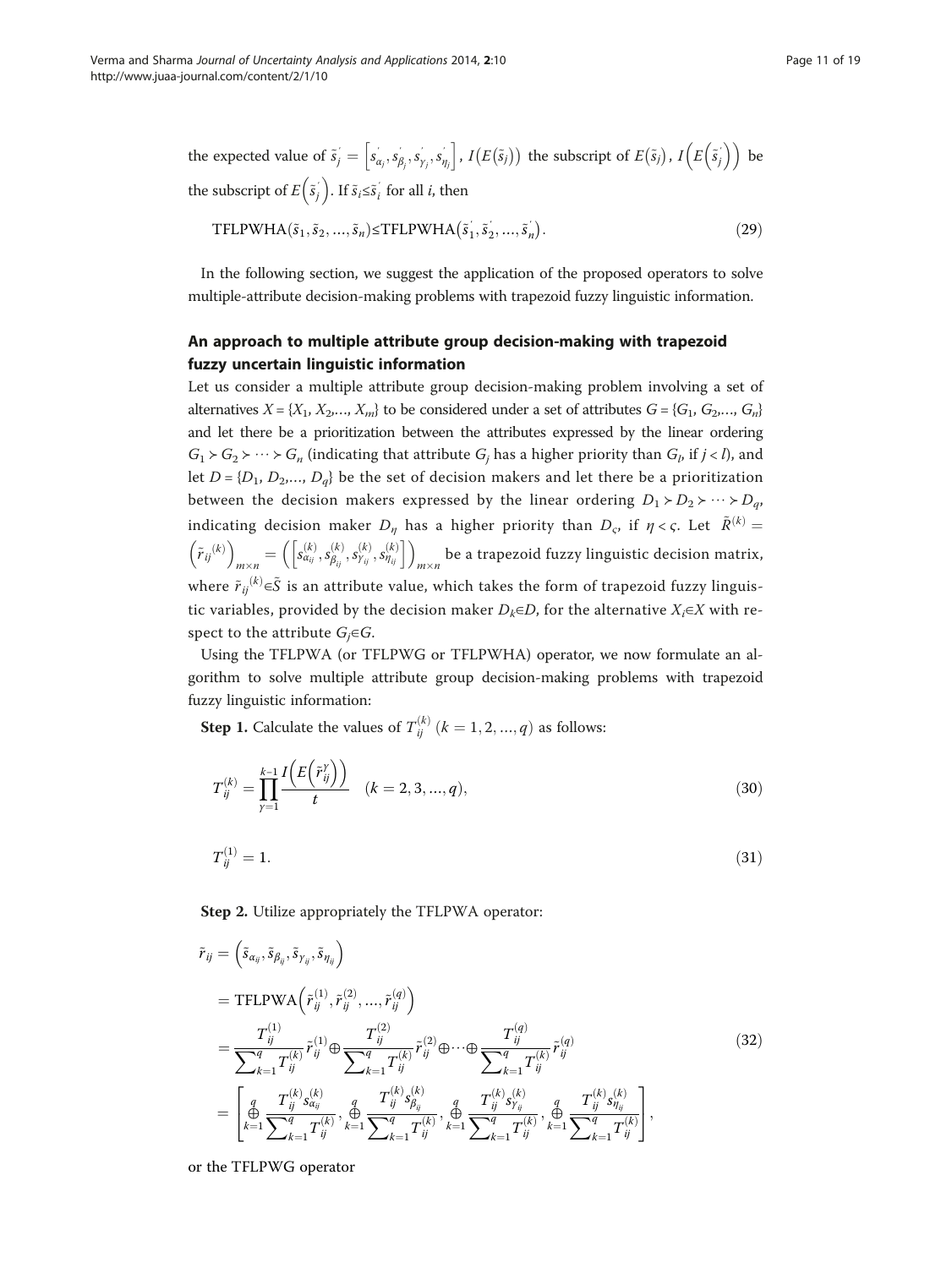$$
\tilde{r}_{ij} = (\tilde{s}_{\alpha_{ij}}, \tilde{s}_{\beta_{ij}}, \tilde{s}_{\gamma_{ij}}, \tilde{s}_{\eta_{ij}}) = \text{TFLPWG}\Big(\tilde{r}_{ij}^{(1)}, \tilde{r}_{ij}^{(2)}, ..., \tilde{r}_{ij}^{(q)}\Big) \n= (\tilde{r}_{ij}^{(1)}) \frac{T_{ij}^{(1)}}{\sum_{k=1}^{q} T_{ij}^{(k)}} \otimes (\tilde{r}_{ij}^{(2)}) \frac{T_{ij}^{(2)}}{\sum_{k=1}^{q} T_{ij}^{(k)}} \otimes ... \otimes (\tilde{r}_{ij}^{(q)}) \frac{T_{ij}^{(q)}}{\sum_{k=1}^{q} T_{ij}^{(k)}} \n= \begin{bmatrix} T_{ij}^{(k)} \\ \frac{q}{\infty} \left( s_{\alpha_{ij}}^{(k)} \right) \frac{T_{ij}^{(k)}}{\sum_{k=1}^{q} T_{ij}^{(k)}} \\ \frac{q}{\infty} \left( s_{\alpha_{ij}}^{(k)} \right) \frac{T_{ij}^{(k)}}{\sum_{k=1}^{q} T_{ij}^{(k)}} \otimes ... \otimes (\tilde{r}_{ij}^{(k)}) \frac{T_{ij}^{(k)}}{\sum_{k=1}^{q} T_{ij}^{(k)}} \\ \frac{q}{\infty} \left( s_{\gamma_{ij}}^{(k)} \right) \frac{T_{ij}^{(k)}}{\sum_{k=1}^{q} T_{ij}^{(k)}} \end{bmatrix},
$$
\n(33)

or the TFLPWHA operator

$$
\tilde{r}_{ij} = (\tilde{s}_{\alpha_{ij}}, \tilde{s}_{\beta_{ij}}, \tilde{s}_{\gamma_{ij}}, \tilde{s}_{\eta_{ij}}) = \text{TELPWHA}\left(\tilde{r}_{ij}^{(1)}, \tilde{r}_{ij}^{(2)}, ..., \tilde{r}_{ij}^{(q)}\right) \n= \left(\frac{T_{ij}^{(1)}}{\sum_{k=1}^{q} T_{ij}^{(k)}}\right)^{-1} \oplus \left(\frac{T_{ij}^{(2)}}{\sum_{k=1}^{q} T_{ij}^{(k)}}\right)^{-1} \oplus \cdots \oplus \left(\frac{T_{ij}^{(q)}}{\sum_{k=1}^{q} T_{ij}^{(k)}}\right)^{-1} \n= \left(\frac{T_{ij}^{(k)}}{\oplus \sum_{k=1}^{q} T_{ij}^{(k)}}\right)^{-1}, \left(\frac{T_{ij}^{(k)}}{\oplus \sum_{k=1}^{q} T_{ij}^{(k)}}\right)^{-1}, \left(\frac{T_{ij}^{(k)}}{\oplus \sum_{k=1}^{q} T_{ij}^{(k)}}\right)^{-1}, \left(\frac{T_{ij}^{(k)}}{\oplus \sum_{k=1}^{q} T_{ij}^{(k)}}\right)^{-1}, \left(\frac{T_{ij}^{(k)}}{\oplus \sum_{k=1}^{q} T_{ij}^{(k)}}\right)^{-1}, \left(\frac{T_{ij}^{(k)}}{\oplus \sum_{k=1}^{q} T_{ij}^{(k)}}\right)^{-1}, \left(\frac{T_{ij}^{(k)}}{\oplus \sum_{k=1}^{q} T_{ij}^{(k)}}\right)^{-1}, \left(\frac{T_{ij}^{(k)}}{\oplus \sum_{k=1}^{q} T_{ij}^{(k)}}\right)^{-1}, \left(\frac{T_{ij}^{(k)}}{\oplus \sum_{k=1}^{q} T_{ij}^{(k)}}\right)^{-1}, \left(\frac{T_{ij}^{(k)}}{\oplus \sum_{k=1}^{q} T_{ij}^{(k)}}\right)^{-1}, \left(\frac{T_{ij}^{(k)}}{\oplus \sum_{k=1}^{q} T_{ij}^{(k)}}\right)^{-1}, \left(\frac{T_{ij}^{(k)}}{\oplus \sum_{k=1}^{q} T_{ij}^{(k)}}\right)^{-1}, \left(\frac{T_{ij}^{(k)}}{\oplus \sum_{k=1}^{q} T_{ij}^{(k)}}\right)^{-1}, \left(\frac{T_{ij}^{(k)}}{\oplus \sum_{k=1}^{
$$

to aggregate all the individual trapezoid fuzzy linguistic decision matrices  $\tilde{R}^{(k)} = \left(\tilde{r}_{ij}^{(k)}\right)_{m \times n} = \left(\begin{bmatrix} s_{\alpha_{ij}}, s_{\beta_{ij}}, s_{\gamma_{ij}}^{(k)}, s_{\eta_{ij}}^{(k)} \end{bmatrix}\right)_{m \times n}$  ( $k = 1, 2, ..., q$ ) into the collective trapezoid fuz linguistic decision matrix  $\tilde{R}^* = (\tilde{r}_{ij})_{m \times n}^{N \times n} = ([s_{\alpha_{ij}}, s_{\beta_{ij}}, s_{\gamma_{ij}}, s_{\eta_{ij}}])_{m \times n}$ <br>Step 3. Calculate the values  $T_{ij}$ ,  $i = 1, 2, ..., m, i = 1, 2, ..., n$ , as ,  $i = 1, 2, \ldots, m; j = 1, 2, \ldots, n$ . **Step 3.** Calculate the values  $T_{ij}$ ,  $i = 1, 2,..., m$ ,  $j = 1, 2,..., n$ , as follows:

$$
T_{ij} = \prod_{\nu=1}^{j-1} \frac{I(E(\tilde{r}_{1\nu}))}{t}, \quad i = 1, 2, ..., m; \quad j = 2, 3, ..., n,
$$
 (35)

$$
T_{i1} = 1, \quad i = 1, 2, ..., m. \tag{36}
$$

**Step 4.** Aggregate all trapezoid fuzzy linguistic variables  $\tilde{r}_{ij}$ ,  $j = 1, 2, ..., n$ , for each option  $X_i$ ,  $i = 1, 2,..., m$ , by the TFLPWA operator:

$$
\tilde{r}_{i} = (\tilde{s}_{\alpha_{i}}, \tilde{s}_{\beta_{i}}, \tilde{s}_{\gamma_{i}}, \tilde{s}_{\eta_{i}}) = \text{TFLPWA}(\tilde{r}_{i1}, \tilde{r}_{i2}, ..., \tilde{r}_{in})
$$
\n
$$
= \frac{T_{i1}}{\sum_{j=1}^{n} T_{ij}} \tilde{r}_{i1} \oplus \frac{T_{i2}}{\sum_{j=1}^{n} T_{ij}} \tilde{r}_{i2} \oplus \cdots \oplus \frac{T_{in}}{\sum_{j=1}^{n} T_{ij}} \tilde{r}_{in}
$$
\n
$$
= \left[ \bigoplus_{j=1}^{n} \frac{T_{ij}(s_{\alpha_{ij}})}{\sum_{j=1}^{n} T_{ij}} \right] \oplus \frac{T_{ij}(s_{\beta_{ij}})}{\sum_{j=1}^{n} T_{ij}} \oplus \frac{T_{ij}(s_{\gamma_{ij}})}{\sum_{j=1}^{n} T_{ij}} \oplus \frac{T_{ij}(s_{\eta_{ij}})}{\sum_{j=1}^{n} T_{ij}} \right], \quad i = 1, 2, ..., m
$$
\n(37)

or the TFLPWG operator: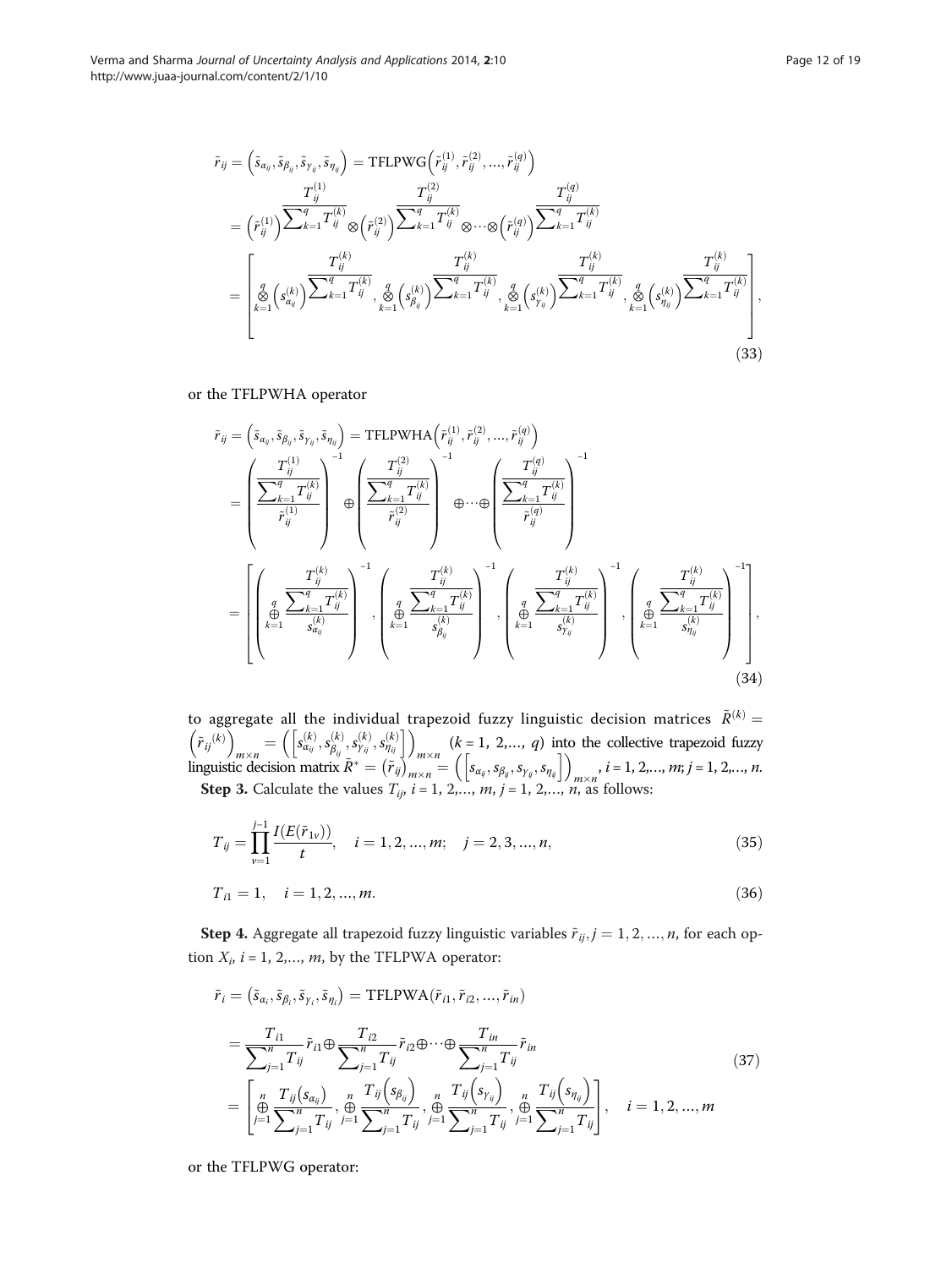$$
\tilde{r}_{i} = (\tilde{s}_{\alpha_{i}}, \tilde{s}_{\beta_{i}}, \tilde{s}_{\gamma_{i}}, \tilde{s}_{\eta_{i}}) = \text{TFLPWG}(\tilde{r}_{i1}, \tilde{r}_{i2}, ..., \tilde{r}_{in})
$$
\n
$$
= (\tilde{r}_{i1}) \frac{T_{i1}}{\sum_{j=1}^{n} T_{ij}} \otimes (\tilde{r}_{i2}) \frac{T_{i2}}{\sum_{j=1}^{n} T_{ij}} \otimes \cdots \otimes (\tilde{r}_{in}) \frac{T_{in}}{\sum_{j=1}^{n} T_{ij}} \\
= \left[ \sum_{j=1}^{n} (s_{\alpha_{ij}}) \frac{T_{ij}}{\sum_{j=1}^{n} T_{ij}} \otimes \sum_{j=1}^{n} T_{ij} \otimes \sum_{j=1}^{n} T_{ij} \otimes \sum_{j=1}^{n} T_{ij} \otimes \sum_{j=1}^{n} T_{ij} \otimes \sum_{j=1}^{n} T_{ij} \otimes \sum_{j=1}^{n} T_{ij} \otimes \sum_{j=1}^{n} T_{ij} \otimes \sum_{j=1}^{n} T_{ij} \otimes \sum_{j=1}^{n} T_{ij} \right], \quad i = 1, 2, ..., m
$$
\n(38)

#### or the TFLPWHA operator:

$$
\tilde{r}_{i} = (\tilde{s}_{\alpha_{i}}, \tilde{s}_{\beta_{i}}, \tilde{s}_{\gamma_{i}}, \tilde{s}_{\eta_{i}}) = \text{TFLPWHA}(\tilde{r}_{i1}, \tilde{r}_{i2}, ..., \tilde{r}_{in})
$$
\n
$$
= \left( \frac{\sum_{j=1}^{n} T_{ij}}{\tilde{r}_{i1}} \right)^{-1} \bigoplus \left( \frac{\sum_{j=1}^{n} T_{ij}}{\tilde{r}_{i2}} \right)^{-1} \bigoplus \left( \frac{\sum_{j=1}^{n} T_{ij}}{\tilde{r}_{i2}} \right)^{-1} \bigoplus \cdots \bigoplus \left( \frac{\sum_{j=1}^{n} T_{ij}}{\tilde{r}_{in}} \right)^{-1}
$$
\n
$$
= \left[ \left( \bigoplus_{j=1}^{n} \frac{\sum_{j=1}^{n} T_{ij}}{(s_{\alpha_{ij}})} \right)^{-1}, \left( \bigoplus_{j=1}^{n} \frac{\sum_{j=1}^{n} T_{ij}}{(s_{\beta_{ij}})} \right)^{-1}, \left( \bigoplus_{j=1}^{n} \frac{\sum_{j=1}^{n} T_{ij}}{(s_{\gamma_{ij}})} \right)^{-1}, \left( \bigoplus_{j=1}^{n} \frac{\sum_{j=1}^{n} T_{ij}}{(s_{\gamma_{ij}})} \right)^{-1}, \left( \bigoplus_{j=1}^{n} \frac{\sum_{j=1}^{n} T_{ij}}{(s_{\eta_{ij}})} \right)^{-1} \right], \quad i = 1, 2, ..., m
$$
\n(39)

to derive the overall trapezoid fuzzy linguistic variables  $\tilde{r}_i$ ,  $i = 1, 2,..., m$ , of the options  $X_i$ ,  $i = 1, 2, \ldots, m$ .

**Step 5.** Compare each  $\tilde{r}_i$  with all  $\tilde{r}_k$ , i,  $k = 1, 2,..., m$ , by (3). For simplicity, we let  $p_{ik} = p$  $(r_i \ge r_k)$ , and then construct the possibility matrix  $P = (p_{ik})_{m \times m}$ , where  $p_{ik} \ge 0$ ,  $p_{ik} + p_{ki} = 1$ ,  $p_{ii} = 0.5 \forall i, k = 1, 2,..., m$ . Summing all the elements in each row of matrix P, get

$$
p_i = \sum_{k=1}^{m} p_{ik}, \quad i = 1, 2, ..., m
$$
\n(40)

Then, arrange the collective overall preference values  $\tilde{r}_i$ ,  $i = 1, 2,..., m$ , in descending order in accordance with the values of  $p_i$ ,  $i = 1, 2, \ldots, m$ .

**Step 6.** Rank all the options  $X_i$ ,  $i = 1, 2,..., m$ , by the ranking of  $r_i$ ,  $i = 1, 2,..., m$ , and select the best one(s).

Step 7. End.

#### Numerical example

In order to demonstrate the applicability of the proposed method to multiple attribute group decision-making, we consider below a university faculty recruitment group decision-making problem.

Example: The department of mathematics in a university wants to appoint outstanding mathematics teachers. The appointment is done by a committee of three decision makers, President  $D_1$ , Dean of Academics  $D_2$ , and Human Resource Officer  $D_3$ . After preliminary screening, five teachers  $X_i$ ,  $i = 1, 2, 3, 4, 5$ , remain for further evaluation. Panel of decision makers made strict evaluation for five teachers  $X_i$ ,  $i = 1, 2, 3, 4, 5,$  according to the following four attributes: (1)  $G_1$ , the past experience, (2)  $G_2$ , the research capability, (3)  $G_3$ , subject knowledge, (4)  $G_4$ , the teaching skill. During this process, the university President has the absolute priority for decision-making, Dean of Academics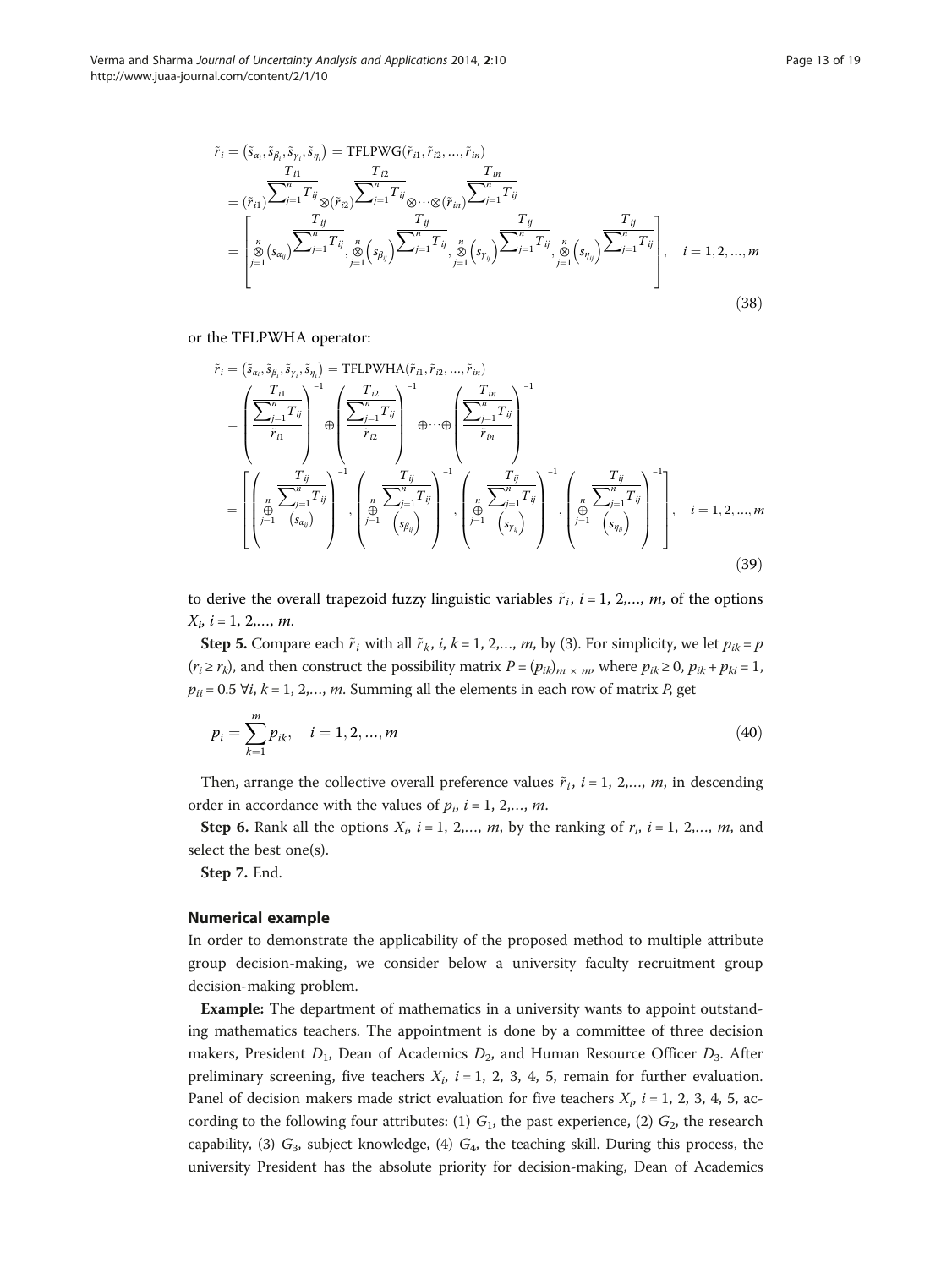$$
S = \{ s_1 = \text{extremely poor}, s_2 = \text{very poor}, s_3 = \text{poor}, s_4 = \text{slightly poor}, s_5 = \text{fair} \ s_6 = \text{slightly good}, s_7 = \text{good}, s_8 = \text{very good}, s_9 = \text{extremely good} \},
$$

and provided their evaluation values in terms of trapezoid fuzzy linguistic variables and constructed the following three trapezoid fuzzy linguistic decision matrices  $\tilde{R}^{(q)} = (\tilde{r}_{ij}^{(q)})$  $5\times4$ ;  $q = 1, 2, 3$  $q = 1, 2, 3$  $q = 1, 2, 3$  (see Tables 1, 2, and [3\)](#page-14-0).

**Step 1:** Utilize the expressions in (30) and (31) to calculate the  $T_{ii}^{(1)}$ ,  $T_{ii}^{(2)}$  and  $T_{ii}^{(3)}$ ,

$$
\begin{bmatrix} T_{ij}^{(1)} \end{bmatrix} = \begin{bmatrix} 1 & 1 & 1 & 1 \\ 1 & 1 & 1 & 1 \\ 1 & 1 & 1 & 1 \\ 1 & 1 & 1 & 1 \end{bmatrix}, \quad \begin{bmatrix} T_{ij}^{(2)} \end{bmatrix} = \begin{bmatrix} 0.444 & 0.722 & 0.750 & 0.528 \\ 0.583 & 0.722 & 0.722 & 0.667 \\ 0.750 & 0.611 & 0.833 & 0.500 \\ 0.750 & 0.778 & 0.583 & 0.833 \\ 0.500 & 0.361 & 0.472 & 0.694 \\ 0.309 & 0.201 & 0.441 & 0.333 \\ 0.389 & 0.201 & 0.441 & 0.333 \\ 0.625 & 0.389 & 0.227 & 0.370 \\ 0.625 & 0.389 & 0.227 & 0.370 \\ 0.222 & 0.151 & 0.341 & 0.270 \end{bmatrix}.
$$

Step 2: Utilize the TFLPWA operator (Equation 32) to aggregate all the individual decision matrices  $R^{(q)}$ ,  $q = 1$ , 2, 3, into the collective decision matrix  $R^* = (\tilde{r}_{ij})_{5 \times 4} =$  $\left( \left[ s_{\alpha_{ij}}, s_{\beta_{ij}}, s_{\gamma_{ij}}, s_{\eta_{ij}} \right] \right)$  and we get the following table (Table [4\)](#page-15-0):

**Step 3:** Using expressions in (35) and (36) to calculate the  $T_{ij}$ ,  $i = 1, 2,..., 5; j = 1, 2,...,$ 4, we get

$$
\begin{bmatrix} T_{ij} \end{bmatrix} = \begin{bmatrix} 1 & 0.5058 & 0.2732 & 0.1633 \\ 1 & 0.5697 & 0.3048 & 0.2071 \\ 1 & 0.6417 & 0.3693 & 0.2192 \\ 1 & 0.6886 & 0.4254 & 0.2231 \\ 1 & 0.4803 & 0.1958 & 0.1062 \end{bmatrix}.
$$

**Step 4:** Aggregating all trapezoid fuzzy linguistic variables  $\tilde{r}_{ij}$ ,  $j = 1, 2, 3, 4$ , by using the TFLPWA operator (Equation 37) to derive the overall trapezoid fuzzy linguistic variables  $\tilde{r}_i$ ,  $i = 1, 2, ..., 5$  of the teachers  $X_i$ ,  $i = 1, 2, ..., 5$ :

Table 1 Trapezoid fuzzy linguistic decision matrix  $\tilde{R}^{(1)}$ 

|       | G1                     | G,                     | G,                     | $G_{4}$                |
|-------|------------------------|------------------------|------------------------|------------------------|
| $X_1$ | $[s_2, s_3, s_5, s_6]$ | $[S_4, S_5, S_8, S_9]$ | $[s_5, s_6, s_7, s_9]$ | $[s_3, s_4, s_5, s_7]$ |
| $X_2$ | $[s_3, s_5, s_6, s_7]$ | $[s_5, s_6, s_7, s_8]$ | $[s_4, s_5, s_8, s_9]$ | $[s_4, s_5, s_7, s_8]$ |
| $X_3$ | $[s_4, s_6, s_8, s_9]$ | $[s_4, s_5, s_6, s_7]$ | $[s_6, s_7, s_8, s_9]$ | $[s_3, s_4, s_5, s_6]$ |
| $X_4$ | $[s_5, s_6, s_7, s_9]$ | $[S_4, S_7, S_8, S_9]$ | $[s_3, s_5, s_6, s_7]$ | $[s_6, s_7, s_8, s_9]$ |
| $X_5$ | $[s_3, s_4, s_5, s_6]$ | $[s_1, s_2, s_4, s_6]$ | $[s_2, s_4, s_5, s_6]$ | $[s_4, s_5, s_7, s_9]$ |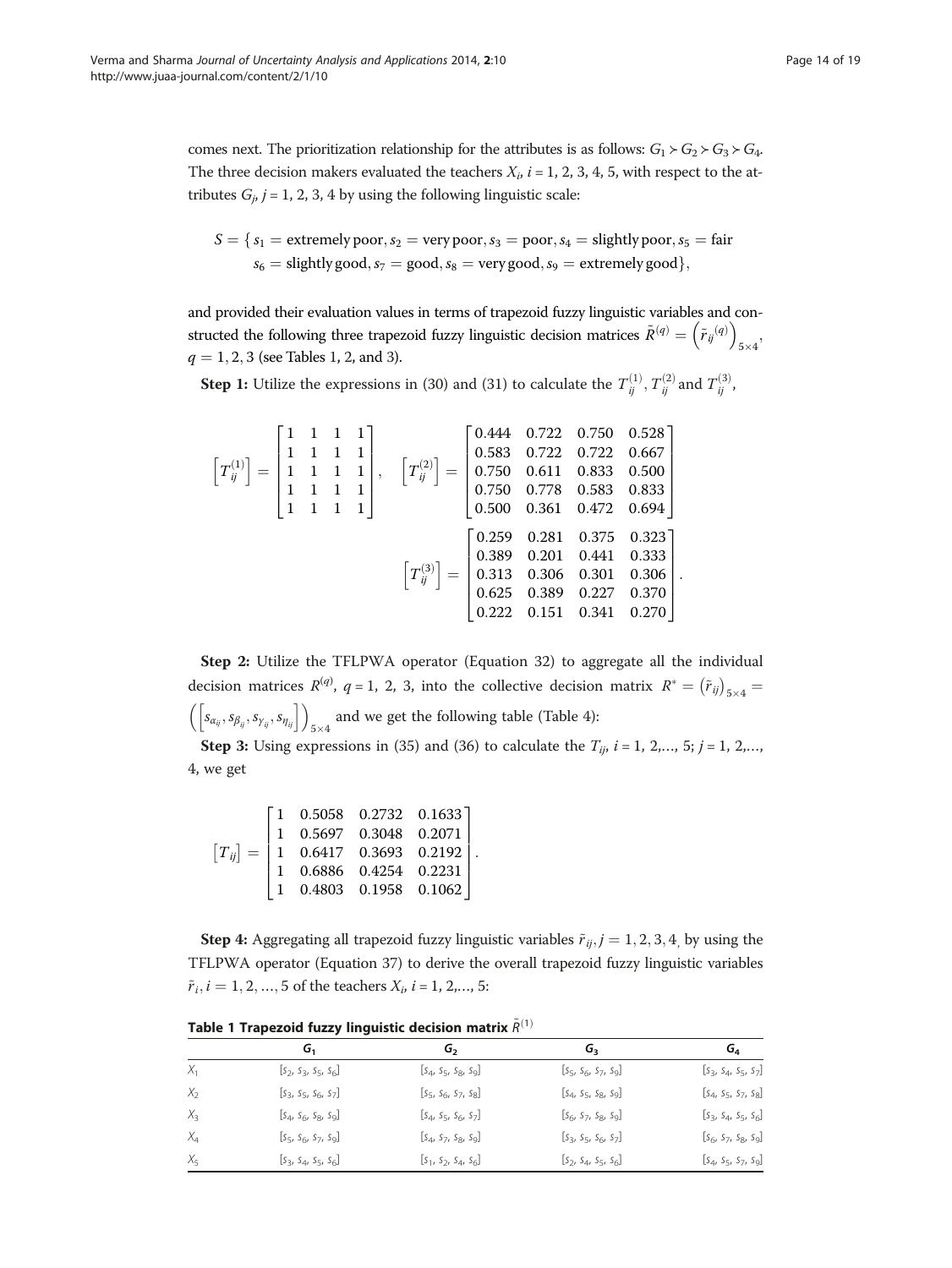|       | G1                     | G,                     | G3                     | G <sub>4</sub>                      |
|-------|------------------------|------------------------|------------------------|-------------------------------------|
| $X_1$ | $[s_3, s_5, s_6, s_7]$ | $[S_2, S_3, S_4, S_5]$ | $[s_3, s_4, s_5, s_6]$ | $[S_4, S_5, S_6, S_7]$              |
| $X_2$ | $[s_4, s_5, s_7, s_8]$ | $[s_1, s_2, s_3, s_4]$ | $[s_4, s_5, s_6, s_7]$ | $[S_3, S_4, S_5, S_6]$              |
| $X_3$ | $[s_2, s_3, s_4, s_6]$ | $[s_2, s_4, s_5, s_7]$ | $[s_1, s_3, s_4, s_5]$ | $[S_4, S_5, S_6, S_7]$              |
| $X_4$ | $[s_6, s_7, s_8, s_9]$ | $[s_3, s_4, s_5, s_6]$ | $[s_2, s_3, s_4, s_5]$ | $\left[ s_2, s_3, s_5, s_6 \right]$ |
| $X_5$ | $[s_1, s_3, s_5, s_7]$ | $[s_2, s_3, s_4, s_6]$ | $[s_5, s_6, s_7, s_8]$ | $[S_2, S_3, S_4, S_5]$              |

<span id="page-14-0"></span>Table 2 Trapezoid fuzzy linguistic decision matrix  $\tilde{R}^{(2)}$ 

 $\tilde{r}_1 = [s_{2.87}, s_{4.01}, s_{5.57}, s_{6.69}],$ <br> $\tilde{r}_2 = [s_{2.82}, s_{4.52}, s_{5.82}, s_{6.67}],$  $\tilde{r}_2 = [s_{3.29}, s_{4.58}, s_{5.92}, s_{6.95}],$ <br> $\tilde{r}_3 = [s_{3.45}, s_{4.92}, s_{6.97}, s_{7.22}]$  $\tilde{r}_3 = [s_{3.45}, s_{4.83}, s_{6.07}, s_{7.32}],$ <br> $\tilde{r}_4 = [s_{3.66}, s_{5.15}, s_{6.85}, s_{7.52}]$  $\tilde{r}_4 = [s_{3.66}, s_{5.15}, s_{6.35}, s_{7.53}],$ <br> $\tilde{r}_5 = [s_{3.95}, s_{3.55}, s_{4.82}, s_{6.35}]$  $\tilde{r}_5 = [s_{2.25}, s_{3.55}, s_{4.92}, s_{6.35}].$ 

**Step 5:** Comparing each  $r_i$  with all  $r_k$ ,  $i$ ,  $k = 1, 2,..., 5$ , by Equation (3) and let  $p_{ik} = p(r_i \ge r_k)$ , and then constructing the possibility matrix, we get

|  | $P = \begin{bmatrix} 0.5000 & 0.4229 & 0.3794 & 0.3301 & 0.5954 \ 0.5771 & 0.5000 & 0.4540 & 0.4032 & 0.6753 \ 0.6206 & 0.5460 & 0.5000 & 0.4499 & 0.7174 \ 0.6699 & 0.5968 & 0.5501 & 0.5000 & 0.7666 \ 0.4046 & 0.3247 & 0.2826 & 0.2334 & 0.5000 \end{bmatrix}.$ |  |  |
|--|---------------------------------------------------------------------------------------------------------------------------------------------------------------------------------------------------------------------------------------------------------------------|--|--|

Now, summing all the elements in each row of matrix  $P$ , we have

$$
p_1 = 2.2278, p_2 = 2.6096, p_3 = 2.8339, p_4 = 3.0834, p_5 = 1.7453,
$$

then

$$
r_4 \rightarrow r_3 \rightarrow r_2 \rightarrow r_1 \rightarrow r_5.
$$

Ranking all the teachers  $X_i$ ,  $i = 1, 2, 3, 4, 5$ , in accordance with the values of  $r_i$ ,  $i = 1$ , 2, 3, 4, 5, we have

 $X_4 \rightarrow X_3 \rightarrow X_2 \rightarrow X_1 \rightarrow X_5.$ 

Thus  $X_4$  is most desirable alternative.

Based on the TFLPWG operator, the decision steps are as follows:

Step 1': See step 1.

Step 2': Utilize the TFLPWG operator (Equation 33) to aggregate all the individual decision matrices  $R^{(q)}$ ,  $q = 1$ , 2, 3, into the collective decision matrix  $R^* = (\tilde{r}_{ij})_{5 \times 4}$  $\left(\left[s_{\alpha_{ij}}, s_{\beta_{ij}}, s_{\gamma_{ij}}, s_{\eta_{ij}}\right]\right)_{5\times 4}$  and we get the following table (Table [5\)](#page-15-0):

Table 3 Trapezoid fuzzy linguistic decision matrix  $\tilde{R}^{(3)}$ 

|       | G1                     | G,                     | G,                     | $G_{4}$                |
|-------|------------------------|------------------------|------------------------|------------------------|
| $X_1$ | $[s_4, s_5, s_6, s_7]$ | $[s_1, s_2, s_3, s_4]$ | $[s_2, s_3, s_4, s_5]$ | $[s_3, s_4, s_5, s_7]$ |
| $X_2$ | $[s_2, s_3, s_4, s_5]$ | $[s_3, s_4, s_5, s_7]$ | $[s_4, s_6, s_7, s_8]$ | $[s_1, s_3, s_5, s_6]$ |
| $X_3$ | $[s_6, s_7, s_8, s_9]$ | $[s_4, s_5, s_6, s_7]$ | $[s_2, s_3, s_5, s_6]$ | $[s_2, s_3, s_4, s_5]$ |
| $X_4$ | $[s_1, s_3, s_5, s_6]$ | $[s_2, s_3, s_5, s_6]$ | $[S_4, S_5, S_6, S_7]$ | $[s_2, s_3, s_4, s_5]$ |
| $X_5$ | $[s_2, s_4, s_5, s_6]$ | $[s_4, s_6, s_7, s_8]$ | $[S_3, S_4, S_5, S_6]$ | $[S_4, S_5, S_6, S_7]$ |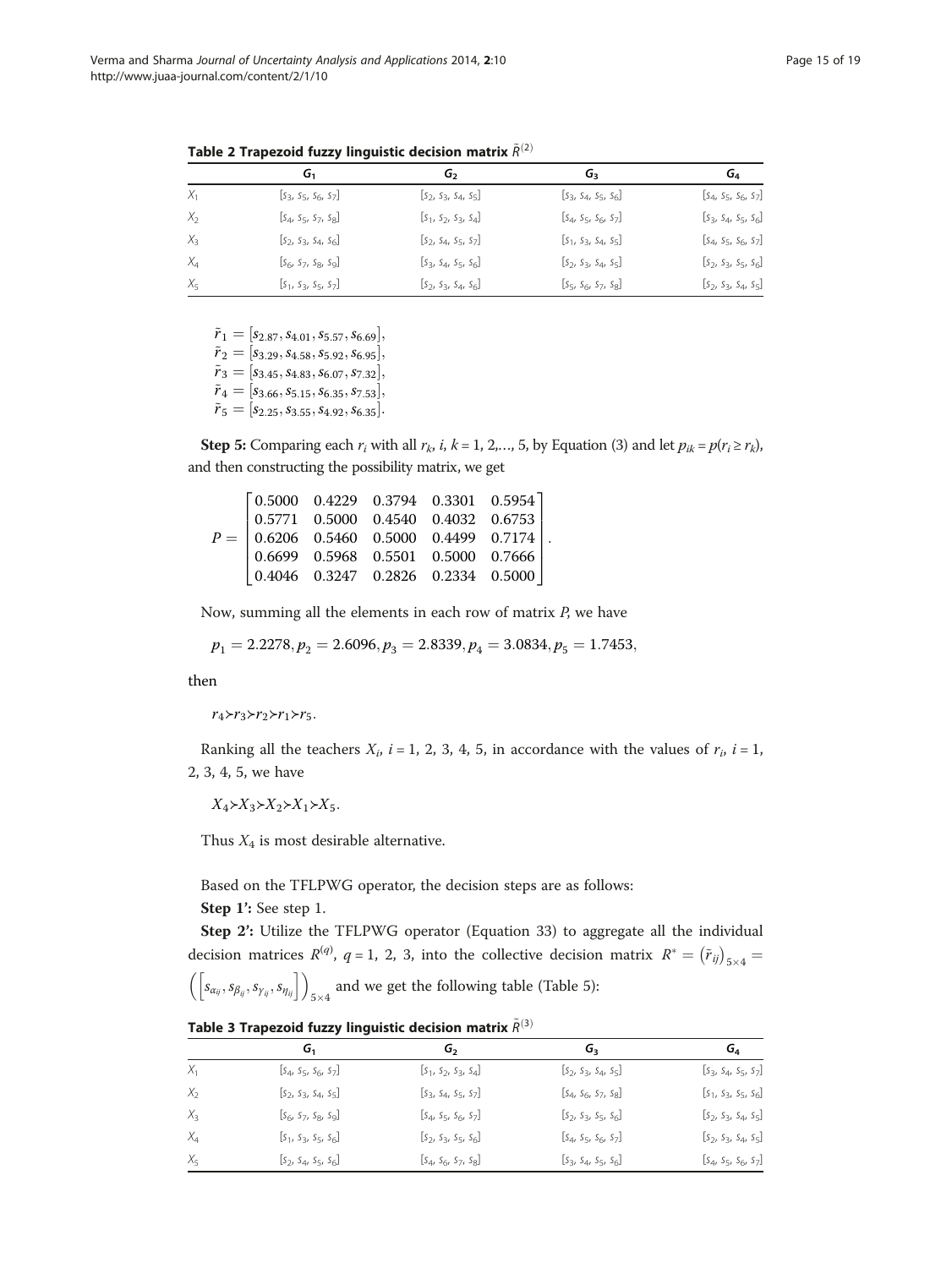|         | G,                       | G,                                         | G,                             | G <sub>a</sub>                                          |
|---------|--------------------------|--------------------------------------------|--------------------------------|---------------------------------------------------------|
| $X_1$   | [5256, 5383, 5541, 5641] | [5286, 5386, 5586, 5686]                   | [53.76, 54.76, 55.76, 57.24]   | [53.29, 54.29, 55.29, 57.00]                            |
| $X_2$   | [5310, 5461, 5590, 5690] | [5329, 5429, 5529, 5639]                   | [5400, 5520, 5713, 5813]       | $\left[ s_{3,17}, s_{4,33}, s_{6,00}, s_{7,00} \right]$ |
| $X_{3}$ | [5358, 5506, 5655, 5791] | [53.36, 54.68, 55.68, 57.00]               | $[S3.48, S4.87, S6.01, S7.01]$ | $[S3.11, S4.11, S5.11, S6.11]$                          |
| $X_4$   | [5426, 5553, 5679, 5821] | [5328, 5520, 5638, 5738]                   | [5280, 5436, 5536, 5636]       | [5382, 5482, 5619, 5719]                                |
| $X_{5}$ | [5229, 5371, 5500, 5629] | $[5_{1,54}, 5_{2,64}, 5_{4,30}, 5_{6,20}]$ | [5, 97, 545, 555, 565]         | [5373, 5429, 5580, 5731]                                |

<span id="page-15-0"></span>Table 4 Collective trapezoid fuzzy linguistic decision matrix  $R^*$  (for TFLPWA operator)

**Step 3':** Utilize expressions in (35) and (36) to calculate the  $T_{ij}$ ,  $i = 1, 2,..., 5; j = 1, 2,...,$ 4, we get

:

 $[T_{ij}] =$ 1 0:4986 0:2515 0:1454 1 0:5597 0:2705 0:1828 1 0:6131 0:3496 0:1892 1 0:6525 0:3906 0:2009 1 0:4728 0:1867 0:0992  $\sqrt{2}$  $\begin{array}{c} \begin{array}{c} \begin{array}{c} \end{array} \\ \begin{array}{c} \end{array} \end{array} \end{array}$ 1 7 7 7 7 5

**Step 4':** Aggregating all trapezoid fuzzy linguistic variables  $\tilde{r}_{ij}$ ,  $j = 1, 2, 3, 4$ , by using the TFLPWG operator (Equation 38) to derive the overall trapezoid fuzzy linguistic variables  $\tilde{r}_i$ ,  $i = 1, 2, ..., 5$  of the teachers  $X_i$ ,  $i = 1, 2, ..., 5$ :

$$
\tilde{r}_1 = [s_{2.68}, s_{3.84}, s_{5.42}, s_{6.55}], \tilde{r}_2 = [s_{2.99}, s_{4.37}, s_{5.70}, s_{6.76}], \tilde{r}_3 = [s_{3.12}, s_{4.62}, s_{5.86}, s_{7.22}],
$$
  

$$
\tilde{r}_4 = [s_{3.23}, s_{4.89}, s_{6.21}, s_{7.40}]\tilde{r}_5 = [s_{1.97}, s_{3.39}, s_{4.86}, s_{6.31}].
$$

**Step 5':** Comparing each  $r_i$  with all  $r_k$ ,  $i$ ,  $k = 1, 2,...,5$ , by Equation (3) and let  $p_{ik} = p(r_i \ge r_k)$ , and then constructing the possibility matrix, we get

|  | $P = \begin{bmatrix} 0.5000 & 0.4370 & 0.3920 & 0.3519 & 0.5870 \ 0.5630 & 0.5000 & 0.4521 & 0.4098 & 0.6508 \ 0.6080 & 0.5479 & 0.5000 & 0.4580 & 0.6924 \ 0.6481 & 0.5902 & 0.5420 & 0.5000 & 0.7301 \ 0.4130 & 0.3492 & 0.3076 & 0.2699 & 0.5000 \end{bmatrix}.$ |  |  |
|--|---------------------------------------------------------------------------------------------------------------------------------------------------------------------------------------------------------------------------------------------------------------------|--|--|

Now, summing all the elements in each row of matrix  $P$ , we have

$$
p_1 = 2.2679, p_2 = 2.5757, p_3 = 2.8063, p_4 = 3.0122, p_5 = 1.8397,
$$

then

 $r_4 \rightarrow r_3 \rightarrow r_2 \rightarrow r_1 \rightarrow r_5$ .

Ranking all the teachers  $X_i$ ,  $i = 1, 2, 3, 4, 5$ , in accordance with the values of  $r_i$ ,  $i = 1$ , 2, 3, 4, 5, we have

 $X_4 \rightarrow X_3 \rightarrow X_2 \rightarrow X_1 \rightarrow X_5$ .

Hence,  $X_4$  is most desirable alternative.

Table 5 Collective trapezoid fuzzy linguistic decision matrix  $R<sup>*</sup>$  (for TFLPWG operator)

|       | G,                             | G,                                         | G,                                                | G <sub>a</sub>                             |
|-------|--------------------------------|--------------------------------------------|---------------------------------------------------|--------------------------------------------|
| $X_1$ | $[S2.47, S3.70, S5.39, S6.39]$ | $[5_{2.57}, 5_{3.66}, 5_{5.43}, 5_{6.50}]$ | $S_{3,55}$ , $S_{4,60}$ , $S_{5,63}$ , $S_{7,03}$ | $[S_{3.26}, S_{4.26}, S_{5.27}, S_{7.00}]$ |
| $X_2$ | [53.02, 54.52, 55.80, 56.81]   | [52.59, 53.81, 54.92, 56.08]               | [54.00, 55.18, 57.07, 58.08]                      | [52.89, 54.26, 55.92, 56.93]               |
| $X_3$ | [5331, 5477, 5622, 5777]       | $[S_{3.21}, S_{4.66}, S_{5.66}, S_{7.00}]$ | $S_{2.55}$ , $S_{4.46}$ , $S_{5.71}$ , $S_{6.76}$ | $[s3.03, s4.05, s5.06, s6.07]$             |
| $X_4$ | $[S3.47, S5.25, S6.68, S8.09]$ | [5319, 5492, 5621, 5723]                   | [5, 73, 54, 24, 55, 27, 56, 28]                   | $[s3.29, s4.41, s5.96, s7.00]$             |
| $X_5$ | [52.07, 53.68, 55.00, 56.27]   | $[5_{1,36}, 5_{2,46}, 5_{4,23}, 5_{6,17}]$ | $[S_{2,74}, S_{4,45}, S_{5,46}, S_{6,47}]$        | [53.64, 54.17, 55.62, 57.06]               |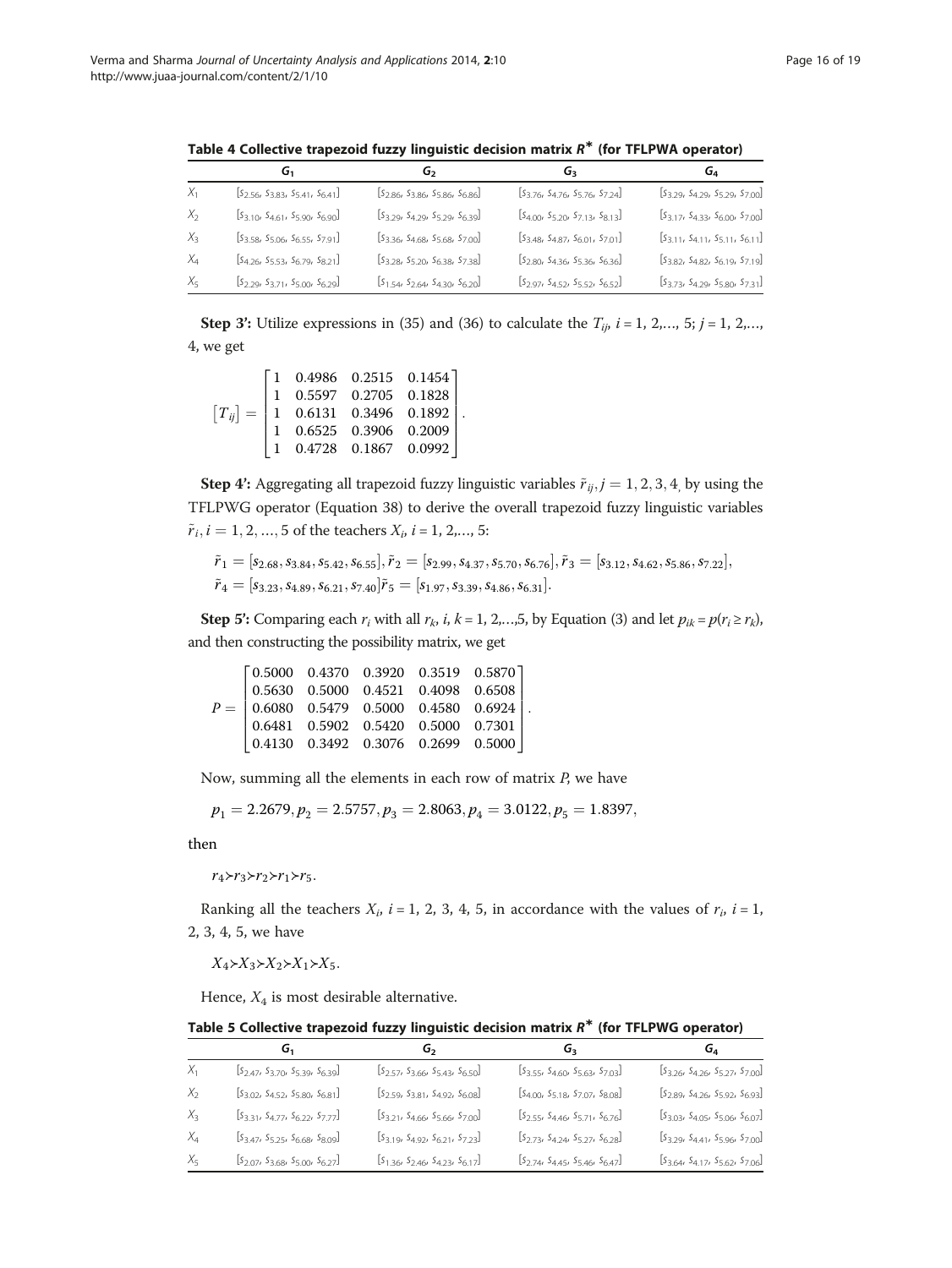Based on the TFLPWHA operator, the decision steps are as follows:

Step 1": See step 1.

Step 2": Utilize the TFLPWHA operator (Equation 34) to aggregate all the individual decision matrices  $R^{(q)}$ ,  $q = 1,2,3$ , into the collective decision matrix  $R^* = (\tilde{r}_{ij})_{5 \times 4} =$  $\left( \left[ s_{\alpha_{ij}}, s_{\beta_{ij}}, s_{\gamma_{ij}}, s_{\eta_{ij}} \right] \right)$  and we get the following table (Table 6):

**Step 3":** Utilize expressions in (35) and (36) to calculate the  $T_{ij}$ ,  $i = 1, 2, \ldots, 5; j = 1, 2, \ldots, 4$ , it gives

|  |  | $\begin{bmatrix} T_{ij} \end{bmatrix} = \begin{bmatrix} 1 & 0.4925 & 0.2308 & 0.1289 \ 1 & 0.5486 & 0.2371 & 0.1603 \ 1 & 0.5836 & 0.3291 & 0.1635 \ 1 & 0.6097 & 0.3533 & 0.1781 \ 1 & 0.4647 & 0.1796 & 0.0936 \end{bmatrix}.$ |
|--|--|----------------------------------------------------------------------------------------------------------------------------------------------------------------------------------------------------------------------------------|

**Step 4":** Aggregating all trapezoid fuzzy linguistic variables  $\tilde{r}_{ij}, j = 1, 2, ..., n$  by using the TFLPWHA operator (Equation 39) to derive the overall trapezoid fuzzy linguistic variables  $\tilde{r}_i$ ,  $i = 1, 2, ..., m$  of the teachers  $X_i$ :

 $\tilde{r}_1 = [s_{2.48}, s_{3.68}, s_{5.28}, s_{6.41}], \tilde{r}_2 = [s_{2.68}, s_{4.11}, s_{5.45}, s_{6.56}], \tilde{r}_3 = [s_{2.77}, s_{4.42}, s_{5.66}, s_{7.11}]$ <br> $\tilde{r}_4 = [s_{2.75}, s_{4.62}, s_{5.66}, s_{7.11}]$  $\tilde{r}_4 = [\tilde{s}_2.75, \tilde{s}_4.69, \tilde{s}_6.12, \tilde{s}_7.29], \tilde{r}_5 = [\tilde{s}_1.70, \tilde{s}_3.25, \tilde{s}_4.82, \tilde{s}_6.29].$ 

**Step 5":** Comparing each  $r_i$  with all  $r_k$ ,  $i$ ,  $k = 1, 2,...,5$ , by Equation (3) and let  $p_{ik} = p(r_i \ge r_k)$ , and then constructing the possibility matrix

|  | $P = \begin{bmatrix} 0.5000 & 0.4558 & 0.4050 & 0.3696 & 0.5766 \ 0.5442 & 0.5000 & 0.4463 & 0.4084 & 0.6204 \ 0.5950 & 0.5537 & 0.5000 & 0.4615 & 0.6661 \ 0.6304 & 0.5916 & 0.5385 & 0.5000 & 0.6974 \ 0.4234 & 0.3796 & 0.3339 & 0.3026 & 0.5000 \end{bmatrix}.$ |  |  |
|--|---------------------------------------------------------------------------------------------------------------------------------------------------------------------------------------------------------------------------------------------------------------------|--|--|

Now, summing all the elements in each row of matrix  $P$ , we have

$$
p_1 = 2.3070, p_2 = 2.5193, p_3 = 2.77623, p_4 = 2.9579, p_5 = 1.9395.
$$

Ranking all the teachers  $X_i$ ,  $i = 1, 2, 3, 4, 5$ , in accordance with the values of  $p_i$ ,  $i = 1$ , 2, 3, 4, 5, we have

 $X_4 \rightarrow X_3 \rightarrow X_2 \rightarrow X_1 \rightarrow X_5$ ;

then

 $r_4 \rightarrow r_3 \rightarrow r_2 \rightarrow r_1 \rightarrow r_5$ .

Thus,  $X_4$  is still most desirable alternative.

Table 6 Collective trapezoid fuzzy linguistic decision matrix  $R^*$  (for TFLPWHA operator)

|       | G.                                                      |                                            |                                                       |                                            |
|-------|---------------------------------------------------------|--------------------------------------------|-------------------------------------------------------|--------------------------------------------|
|       |                                                         | G,                                         | G,                                                    | $G_{\rm A}$                                |
| $X_1$ | $[5_{2,39}, 5_{3,59}, 5_{5,37}, 5_{6,38}]$              | $[S_{2,25}, S_{3,45}, S_{5,02}, S_{6,15}]$ | $[S_{3,33}, S_{4,44}, S_{5,50}, S_{6,83}]$            | $[S_{3.29}, S_{4.29}, S_{5.29}, S_{7.00}]$ |
| $X_2$ | [52.93, 54.42, 55.68, 56.72]                            | [51.94, 53.33, 54.54, 55.75]               | [54.00, 55.18, 57.12, 58.03]                          | $[S_{3.17}, S_{4.33}, S_{6.00}, S_{7.00}]$ |
| $X_3$ | $\left[ s_{3,05}, s_{4,47}, s_{5,87}, s_{7,62} \right]$ | $[S3.03, S4.63, S5.64, S7.00]$             | $\left[5_{1,86}, 5_{4,10}, 5_{5,42}, 5_{6,51}\right]$ | $[s_{3,11}, s_{4,11}, s_{5,11}, s_{6,11}]$ |
| $X_4$ | $\left[ s_{2,50}, s_{4,93}, s_{6,57}, s_{7,95} \right]$ | $[5_{3.08}, 5_{4.64}, 5_{6.05}, 5_{7.09}]$ | [5, 66, 5412, 5517, 5620]                             | $[s3.82, s4.82, s6.19, s7.19]$             |
| $X_5$ | $[5_{1,82}, 5_{3,65}, 5_{5,00}, 5_{6,26}]$              | $[5_{1,24}, 5_{2,34}, 5_{4,18}, 5_{6,15}]$ | [52.56, 54.38, 55.40, 56.42]                          | $[S3.73, S4.29, S5.80, S7.31]$             |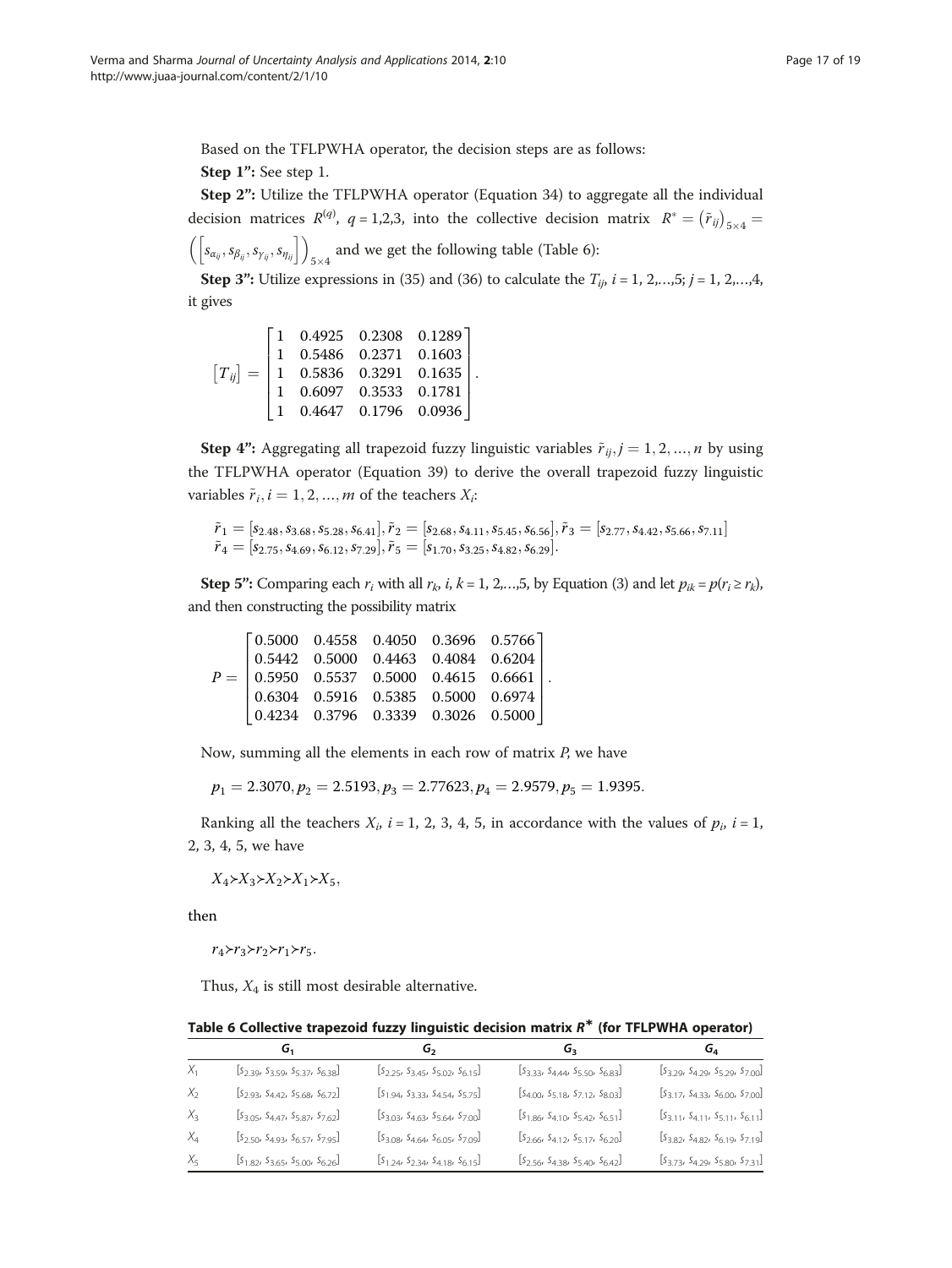#### <span id="page-17-0"></span>Conclusions

In this paper, we explored multiple attribute group decision-making problems in which the attribute and decision makers are at different priority levels, and the decision information provided by decision makers takes the form of trapezoid linguistic variables. Motivated by the idea of prioritized weighted aggregation operators [[42,43\]](#page-18-0), we have developed some prioritized weighted aggregation operators for aggregating trapezoid fuzzy linguistic information: the TFLPWA operator, the TFLPWG operator and the TFLPWHA operator. A number of properties of the proposed operators have been proved. Then, we have developed an algorithm to solve the trapezoid fuzzy linguistic multiple attribute decision-making problems in which the attributes and decision makers are in different priority levels. Finally, a numerical example is given to verify the developed approaches and to demonstrate their practicality and effectiveness.

Received: 13 January 2014 Accepted: 24 March 2014 Published: 28 April 2014

#### **References**

- 1. Beliakov, G, Pradera, A, Calvo, T: Aggregation functions: a guide for practitioners. Springer, Berlin (2007)
- 2. Calvo, T, Mayor, G, Mesiar, R: Aggregation operators: new trends and applications. Physica-Verlag, Berlin (2002)
- 3. Xu, ZS: Da, QL: An overview of operators for aggregating information. Int. J. Intell. Syst. 18(9), 953–969 (2003)
- Yager, RR, Kacprzyk, J: The ordered weighted averaging operator: theory and applications. Kluwer, Boston (1997) 5. Yager, RR: On ordered weighted averaging aggregation operators in multicriteria decision making. IEEE Trans. Syst.
- Man Cybern. B Cybern. 18(1), 183–190 (1988) 6. Bordonga, G, Fedrizzi, M, Passi, G: A linguistic modelling of consensus in group decision making based on OWA
- operators. IEEE Trans. Syst. Man Cybern. Syst. Hum 27(1), 126–132 (1997)
- 7. Chen, H, Liu, C, Sheng, Z: Induced ordered weighted harmonic averaging (IOWHA) operator and its application to combination forecasting method. Chin. J. Manage. Sci. 12, 35–40 (2004)
- 8. Chiclana, F, Herrera, F, Viedma, EH: The ordered weighted geometric operator: properties and applications. In: Proceedings of the 8th International Conference on Information Processing and Management of Uncertainty in Knowledge Based Systems, pp. 985–991. Madrid, Spain (2000)
- 9. Fodor, J, Marichal, JL, Roubens, M: Characterization of the ordered weighted averaging operators. IEEE Trans. Fuzzy Syst. 3(2), 236–240 (1995)
- 10. Merigó, JM: A unified model between the weighted average and the induced OWA operator. Expert Syst. Appl. 8(9), 11560–11572 (2011)
- 11. Merigó, JM, Gil-Lafuente, AM: The induced generalized OWA operator. Inf. Sci. 179(6), 729–741 (2009)
- 12. Merigó, JM, Casanovas, M: The fuzzy generalized OWA operator and its application in strategic decision making. Cybern. Syst. 41(5), 359–370 (2010)
- 13. Merigó, JM, Casanovas, M: Induced and uncertain heavy OWA operators. Comp. Ind. Eng. 60(1), 106–116 (2011)
- 14. Merigó, JM, Casanovas, M: The uncertain induced quasi-arithmetic OWA operator. Int. J. Intell. Syst. 26(1), 1–24 (2011)
- 15. Merigó, JM, Casanovas, M, Martìnez, L: Linguistic aggregation operators for linguistic decision making based on the Dempster-Shafer theory of evidence. International Journal Uncertainty, Fuzziness and Knowledge Based Systems 18(3), 287–304 (2010)
- 16. Wang, XR, Fan, ZP: Fuzzy ordered weighted averaging operator and its applications. Fuzzy Syst. Math. 17(4), 67–72 (2003)
- 17. Wei, GW: FIOWHM operator and its application to multiple attribute group decision making. Expert Syst. Appl. 38(4), 2984–2989 (2011)
- 18. Xu, ZS: Fuzzy ordered weighted geometric operator and its applications in fuzzy AHP. Syst. Eng. Electron. 31(4), 855–858 (2002)
- 19. Xu, ZS, QL, D: The ordered weighted geometric averaging operators. Int. J. Intell. Syst. 17(7), 709–716 (2002)
- 20. Xu, ZS: A priority method for triangular fuzzy number complementary judgment matrix. Syst. Eng. Theor. Pract. 23(10), 86–89 (2003)
- 21. Xu, ZS: EOWA and EOWG operators for aggregating linguistic labels based on linguistic preference relations. Int. J. Uncertainty Fuzziness Knowl. Based Syst. 12(6), 791–810 (2004)
- 22. Xu, ZS: An approach based on the uncertain LOWG and induced uncertain LOWG operators to group decision making with uncertain multiplicative linguistic preference relations. Decis. Support. Syst. 41(2), 488–499 (2006)
- 23. Xu, ZS, Xia, G, Chen, M, Wang, L: Induced generalized intuitionistic fuzzy OWA operator for multi-attribute group decision making. Expert Syst. Appl. 39(2), 1902–1910 (2012)
- 24. Yager, RR: Families of OWA operators. Fuzzy Sets Syst. 59(2), 125–148 (1993)
- 25. Yager, RR: Quantifier guided aggregation using OWA operators. Int. J. Intell. Syst. 11(1), 49–73 (1996)
- 26. Yager, RR: Generalized OWA aggregation operators. Fuzzy Optim. Decis. Making 3(1), 93–107 (2004)
- 27. Yager, RR: Centered OWA operators. Soft. Comput. 11(7), 631–639 (2007)
- 28. Yager, RR, Kacprzyk, J, Beliakov, G: Recent developments in the ordered weighted averaging operator: theory and practice. Springer, Heidelberg (2011)
- 29. Dyckhoff, H, Pedrycz, W: Generalized means as model of compensative connectives. Fuzzy Sets Syst. 14(2), 143–154 (1984)